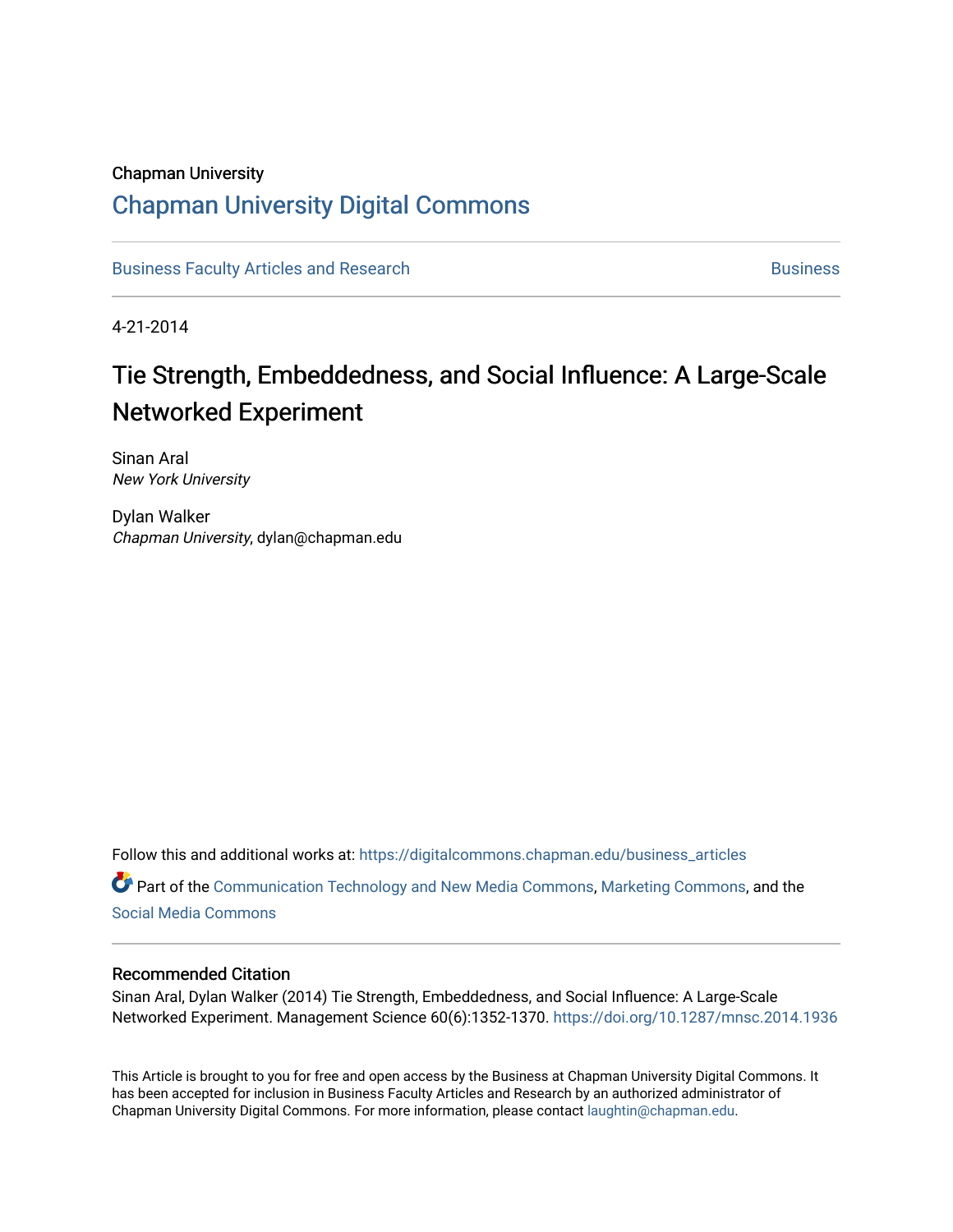## Tie Strength, Embeddedness, and Social Influence: A Large-Scale Networked Experiment

## **Comments**

This is a pre-copy-editing, author-produced PDF of an article accepted for publication in Management Science, volume 60, issue 6, in 2014 following peer review. This article may not exactly replicate the final published version. The definitive publisher-authenticated version is available online at [https://doi.org/](https://doi.org/10.1287/mnsc.2014.1936) [10.1287/mnsc.2014.1936](https://doi.org/10.1287/mnsc.2014.1936)

Copyright INFORMS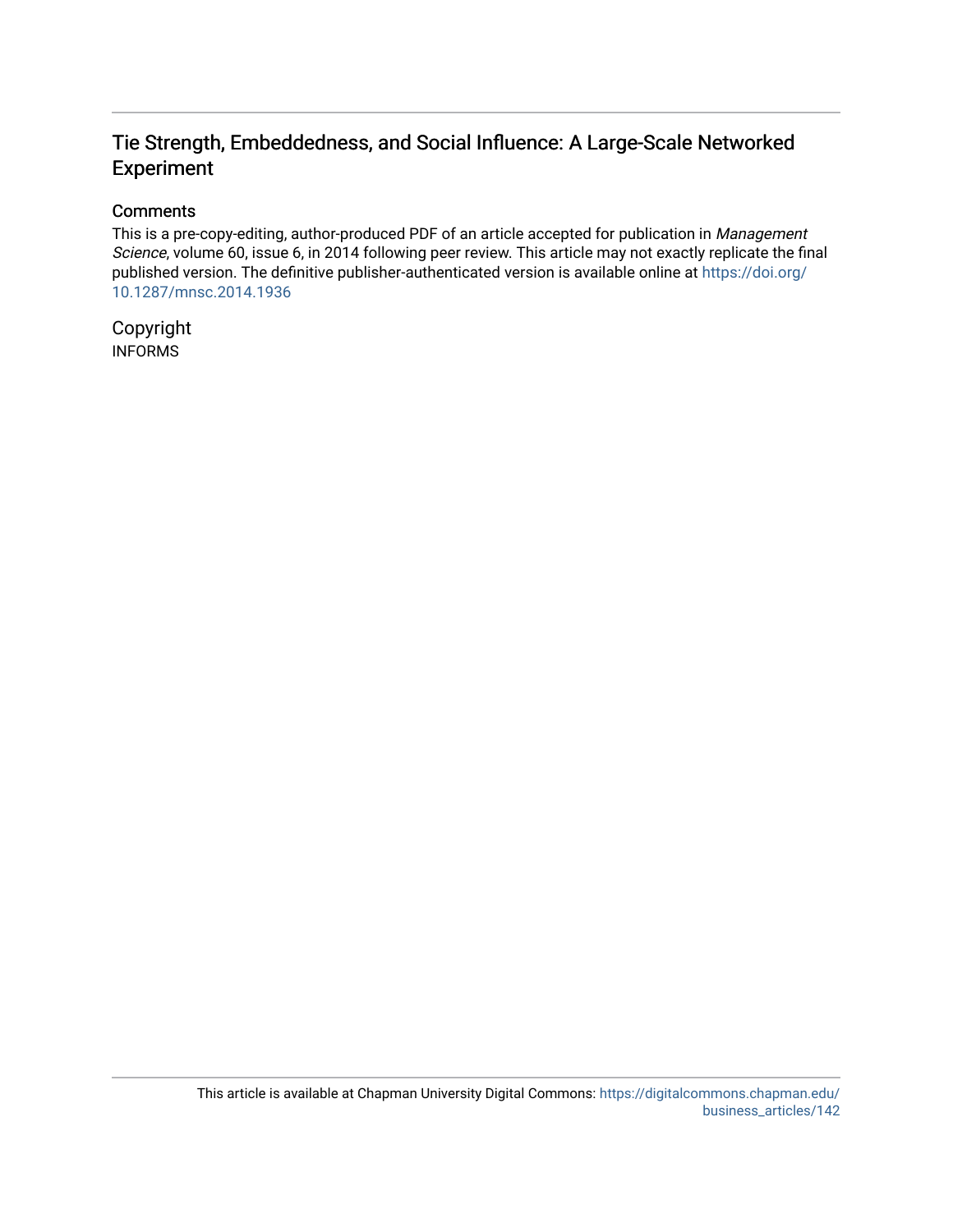## **Tie Strength, Embeddedness & Social Influence: Evidence from a Large Scale Networked Experiment**

Sinan Aral NYU Stern School of Business & MIT, 44 West 4th Street, Room 8-81, New York, NY 10012. [sinan@stern.nyu.edu](mailto:sinan@stern.nyu.edu)

Dylan Walker NYU Stern School of Business, 44 West 4th Street Room: 8-80, New York, NY 10012 [dwalker@stern.nyu.edu](mailto:dwalker@stern.nyu.edu)

Understanding peer influence in networks is critical to estimating product demand and diffusion, creating effective viral marketing, and designing 'network interventions' to promote positive social change. But several statistical challenges make it difficult to econometrically identify peer influence in networks. Though some recent studies use experiments to identify influence, they have not investigated the social or structural conditions under which influence is strongest. We investigate the two most prominent network characteristics that may moderate social influence between peers -- tie strength and network embeddedness. By randomly manipulating messages sent by adopters of a Facebook application to their 1.3 Million peers, we were able to identify the moderating effect of tie strength and embeddedness on influence. We find that both embeddedness and tie strength increase influence. Individuals experience a 0.6% increase in influence over their peers for each friend they share in common with that peer. As the number of common friends can be quite large, this effect is also economically significant. Individuals exert 125% more influence on peers for each affiliation they share in common, 1355% more influence on peers with whom they attended the same college, and 622% more influence on peers that live in the same current town. However, the amount of physical interaction between friends, measured by co-appearance in photos, does not have an effect. This work presents some of the first large scale experimental evidence investigating the social and structural moderators of peer influence in networks. The results could enable more effective marketing strategies and public policy more broadly.

*Key words*: Peer Influence, Social Contagion, Social Networks, Viral Marketing, Information Systems, Randomized Experiment. **\_\_\_\_\_\_\_\_\_\_\_\_\_\_\_\_\_\_\_\_\_\_\_\_\_\_\_\_\_\_\_\_\_\_\_\_\_\_\_\_\_\_\_\_\_\_\_\_\_\_\_\_\_\_\_\_\_\_\_\_\_\_\_\_\_\_\_\_\_\_\_\_\_\_\_\_\_\_\_\_\_\_\_\_\_\_\_\_\_\_\_\_\_\_\_\_**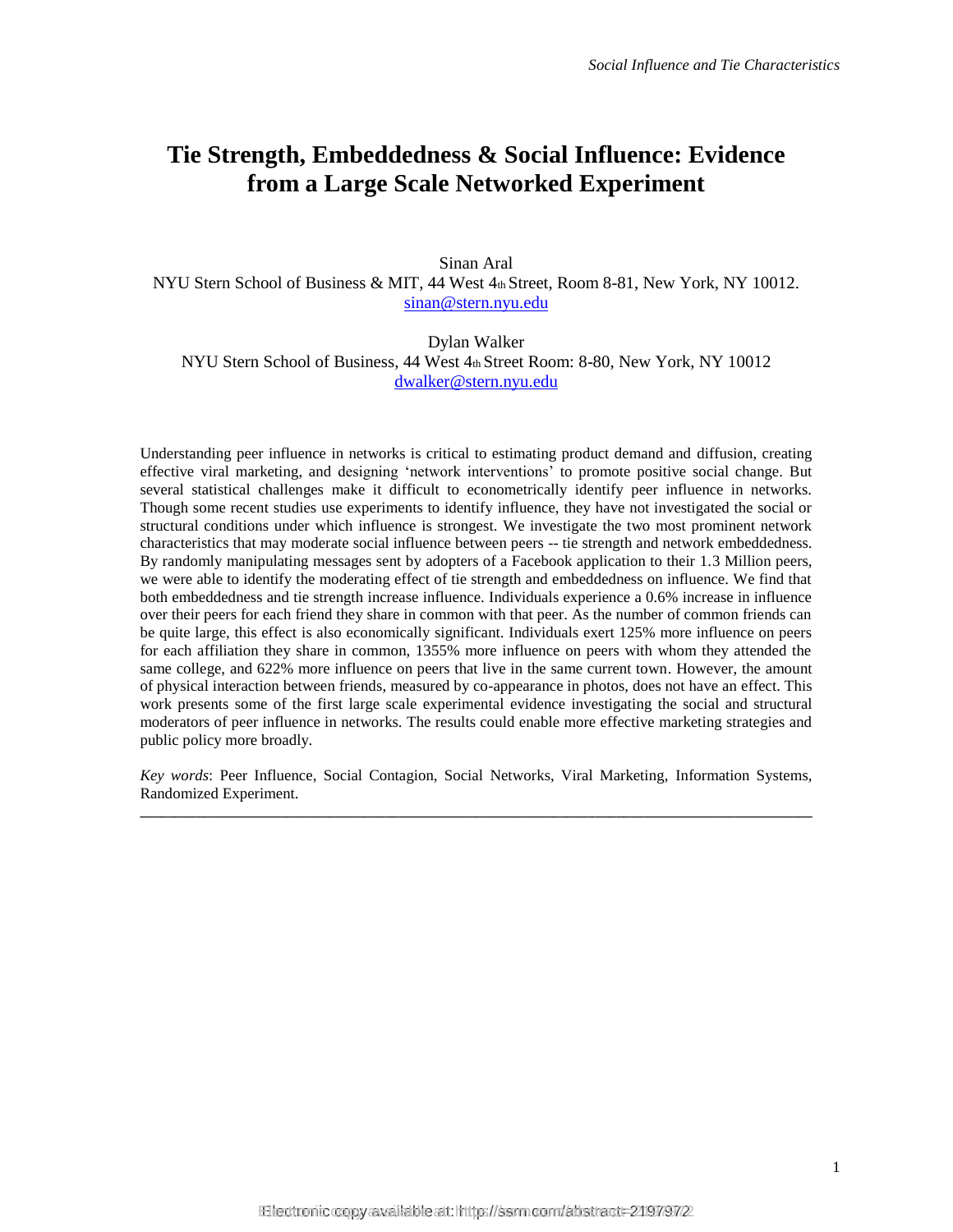#### **1. Introduction**

Social influence in networks is recognized as a key factor in the propagation of ideas, behaviors, and economic outcomes in society. Understanding the role social influence plays in spreading economic behaviors is critical to constructing sound policy in both the public and private sectors. Fortunately, emerging online systems that increasingly connect people and mediate their interactions also provide opportunities to acquire micro-level data at population scale (e.g., Eagle, M. Macy, and Claxton 2010; Golder and M. W. Macy 2011) and to conduct experiments that address endogeneity (e.g., Aral and Walker 2011a; Bakshy et al. 2012). These two advantages can be leveraged to create new experimental analytical methods that yield real-time, context-specific inferences about the role of social influence in consumer demand, marketing and public policy. Moreover, large-scale data from randomized experiments permits the detection of nuanced or subtle effects that are economically important but difficult to observe with observational analytics. It is precisely these nuanced effects that are in danger of being eclipsed by bias in endogenous processes, making randomized experimentation in large-scale systems a vital tool in the arsenal of modern business analytics.

A primary question in understanding the role of social influence in the diffusion of new products, ideas, behaviors and outcomes is how heterogeneity in the relationships between individuals impacts the level of influence they exert on one another. Despite decades of observational research, results in this domain remain inconsistent and elusive. This is perhaps unsurprising given notoriously difficult statistical challenges like simultaneity (Godes and Mayzlin 2004), homophily (Aral, Muchnik, and Sundararajan 2009), unobserved heterogeneity (Van den Bulte and G. L. Lilien 2001), time-varying factors (Van den Bulte and G. L. Lilien 2001), and other contextual and correlated effects (Manski 1993) that make it difficult to distinguish causal peer influence from other confounds that lead to behavioral clustering in network space and time. Recent research has employed exogenous shock methods to identify influence in the presence of these confounding factors (Tucker 2008). Some new methods separate peer influence from homophily and other confounding factors in observational data (Aral et al. 2009), which is useful because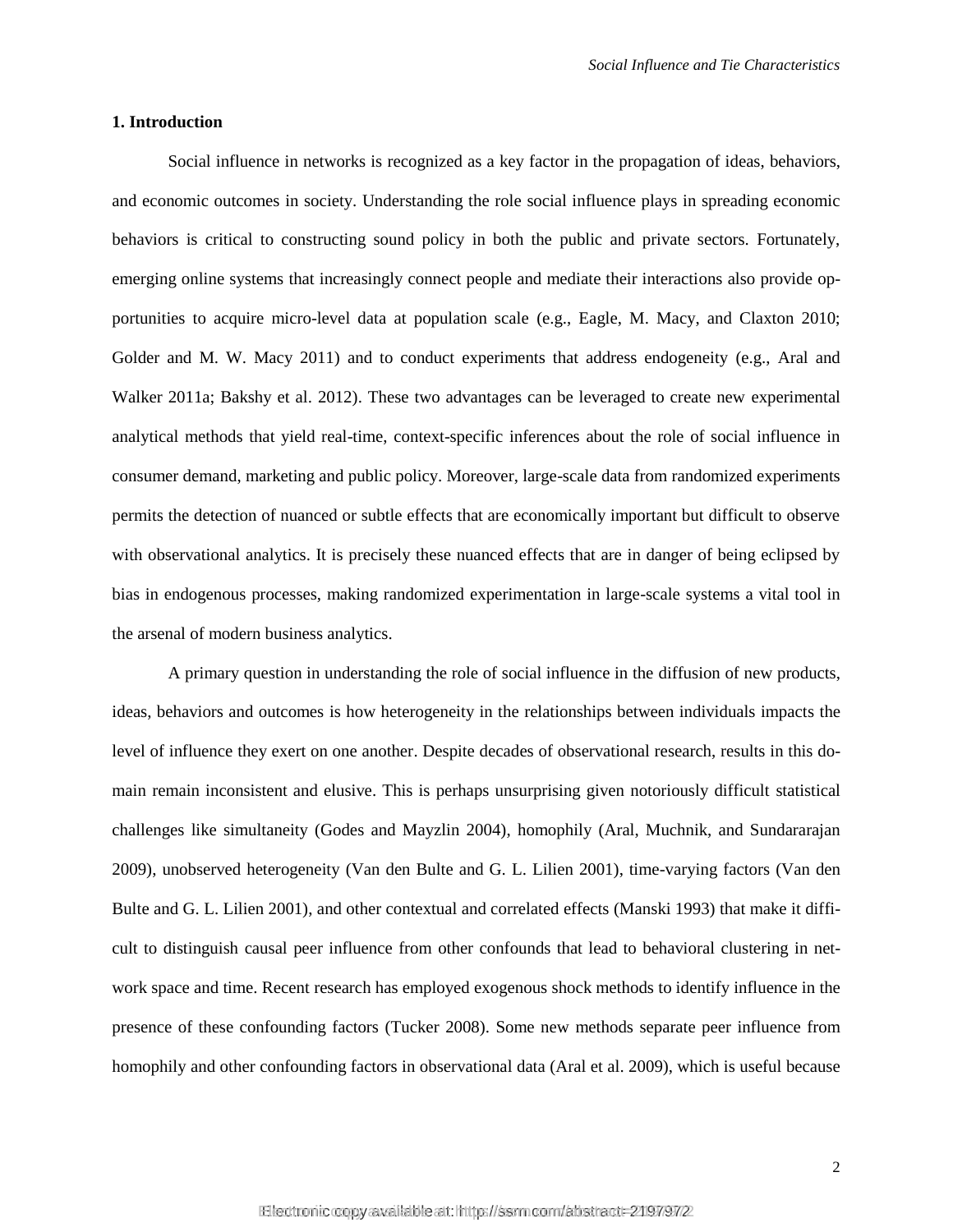most data on these questions is observational. But controlling for unobservable factors, such as latent homophily, remains difficult (Shalizi and Thomas 2011).

As an alternative to observational analysis, experimental network studies using random assignment can provide a more robust means of identifying causal peer effects in networks and distinguishing influence from confounding factors. Some recent experiments have demonstrated a role for peer influence in product adoption (Aral and Walker 2011a, 2012; Bakshy et al. 2012; Bapna and Umyarov 2012), health behaviors (Centola 2011) and altruism (Leider et al. 2009). Though these studies use experiments to address confounds and identify peer influence in different network contexts, they have not investigated the social or structural conditions under which influence is strongest, an area identified as a critical new frontier in the science of social influence (Aral 2012). Two of the most widely studied factors that are likely to affect the strength of social influence are *embeddedness*, the extent to which individuals share common peers, and *tie strength,* the significance or intensity of the relationships between individuals. We investigate how embeddedness and tie strength moderate social influence in product adoption, while simultaneously controlling for confounding factors that can bias inference in networked settings .

We conducted a randomized trial of social influence in the adoption of a commercial application amongst 1.3M users of the popular online social network Facebook.com. Using novel techniques of randomized experimentation in networked environments and statistical analysis, we simultaneously identify and distinguish influence-driven outcomes from spontaneous outcomes and examine the role that social embeddedness and tie strength play in the level of influence exerted between individuals and their peers. We extend the definition of *tie strength* and examine several well-defined measures of the strength of ties (SoT) that describe the nature of the relationship between individuals and their peers in a concrete manner, including a) the social context of the relationship - how individuals met, know one another or interact with each other (e.g. whether peers attended the same college, come from the same hometown, or share common institutional affiliations), b) the recency of the relationship (e.g. whether peers currently live in the same town), c) the overlap of common interests (e.g. being fans of the same Facebook pages, joining the same Facebook groups), and d) frequency of the interaction (e.g. co-presence in photos online). This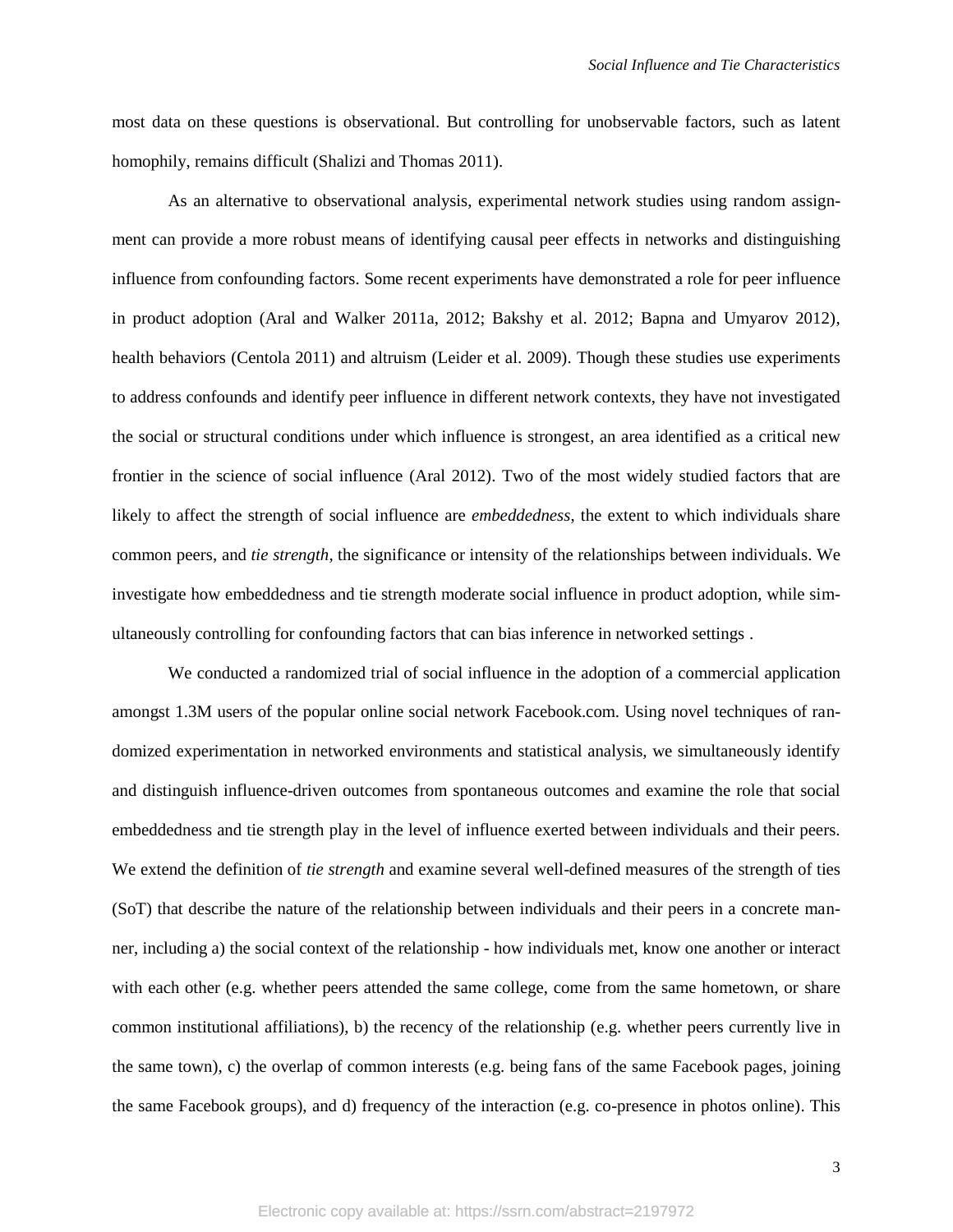work builds upon prior research on the role that individual attributes play in social influence processes (Aral and Walker 2012). As prior research demonstrated that, in spreading processes, not all individuals are created equal; our work demonstrates that not all relationships are created equal. Our approach can be generalized and extended with relative ease to a multitude of systems of interest to researchers across the fields of marketing, management, information systems and other quantitative social sciences, where largescale randomized field experiments are rapidly gaining traction as a powerful analytical tool.

#### **2. Theory**

### **2.1 Social Influence**

Understanding how word-of-mouth (WOM) "buzz" about a product, service, opinion or behavior can impact its adoption has long been considered crucial to how firms can promote diffusion (Arndt 1967; Brown and Reingen 1987; Engel, Kegerreis, and Blackwell 1969; Godes and Mayzlin 2004; Katz and Lazarsfeld 1955; Manchanda, Xie, and Youn 2008). Traditionally, WOM has been specified as information (often about opinions, preferences or choices) deliberately exchanged through face-to-face interactions, though more recently the term has been applied to online or technology-enabled information exchange between individuals or from one individual to a group of others (as in the case of consumer product reviews). In contrast, researchers in economics and marketing have employed the phrase "observational learning" to refer to circumstances where a consumer observes (usually) aggregated decisions of a population prior to making his selection from a set of alternatives (Banerjee 1992; Bikhchandani, Hirshleifer, and Welch 1998; Zhang 2010).

Yet the distinction between WOM and observational learning is not always clear. For example, many online social networks automatically disseminate information about an individual's actions to his immediate peers (e.g. "Brian is reading *A Tale of Two Cities*") in a way that does not indicate aggregate decisions in larger populations or preferences amongst a set of clear alternatives. Social exchanges such as these straddle the boundary between WOM and observational learning. Notions of customer intent, opinion, preference and content valence that are typically studied in WOM research may be ambiguous or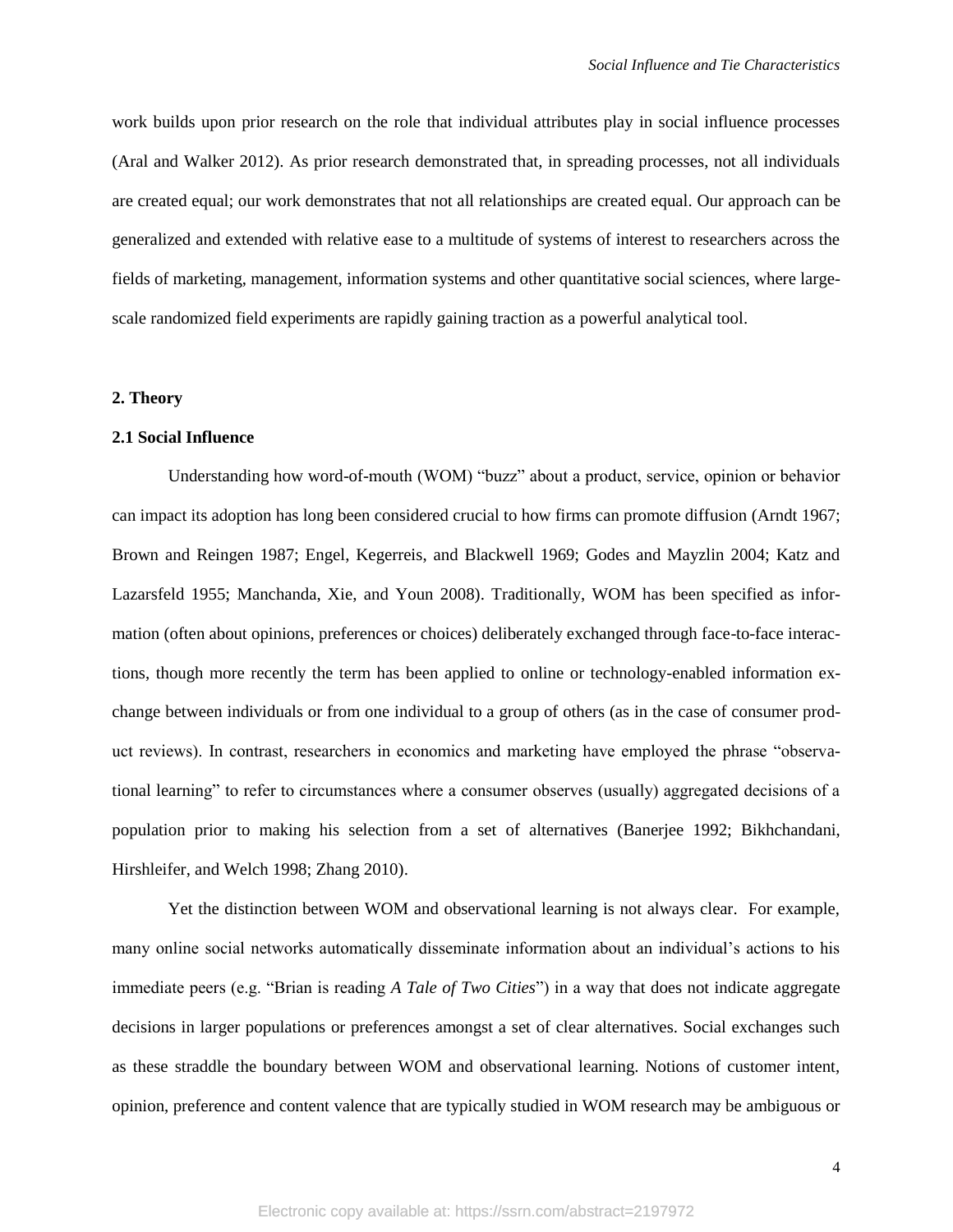subjective in this type of information exchange and observational learning models may not be well suited to situations in which the set of alternatives is very large and information about peer decisions and outcomes are sparsely distributed.

As Godes et al. recently highlighted, the conventional definition of WOM is not suitable for a variety of social interactions that mediate information and influence. They instead proposed the more encompassing term *social influence* to describe "an action or actions taken by an individual not actively engaged in selling the product or service that impacts others' expected utility for that product or service" (Godes et al. 2005). In the remainder of this section, we describe and expand on the specific notions of the *channel*, *content* and *impact* of social influence proposed by Godes et al. In a later section, we discuss how these theoretical dimensions of social influence informed and guided the design of our randomized field experiment.

The *channel of social influence* refers to the medium through which influence is communicated or transmitted. Several dimensions specify the channel, such as the number of senders and recipients involved, which may be one-to-one (as in the case of personal email), one-to-many (as in the cases of email lists, online recommendations, group invitations, and automated peer referrals), many-to-many (as in the case of polls in online community forums), or many-to-one (as in the case of voting on online forum comments). Other salient dimensions include how the recipients are selected, the credibility of the channel, and whether the channel is mediated by a third party. The *content of social influence* refers to the information that is transmitted over the channel. For example, information can include individual decisions or outcomes relating to product features or product adoption, factual information about product features, or subjective opinions about the product as in the case of peer recommendations or customer reviews. Salient dimensions of the content are the subjectivity (fact vs. opinion) and whether the content is personalized to the intended recipients. Finally, the *impact of social influence* refers to the overall effect social influence may have on the actions of others. Salient dimensions of impact primarily relate to how it is measured, e.g. whether the impact is inferred or measured directly and what it means to "impact" an outcome. From our perspective, a key dimension of impact is the causal effect of an individual on their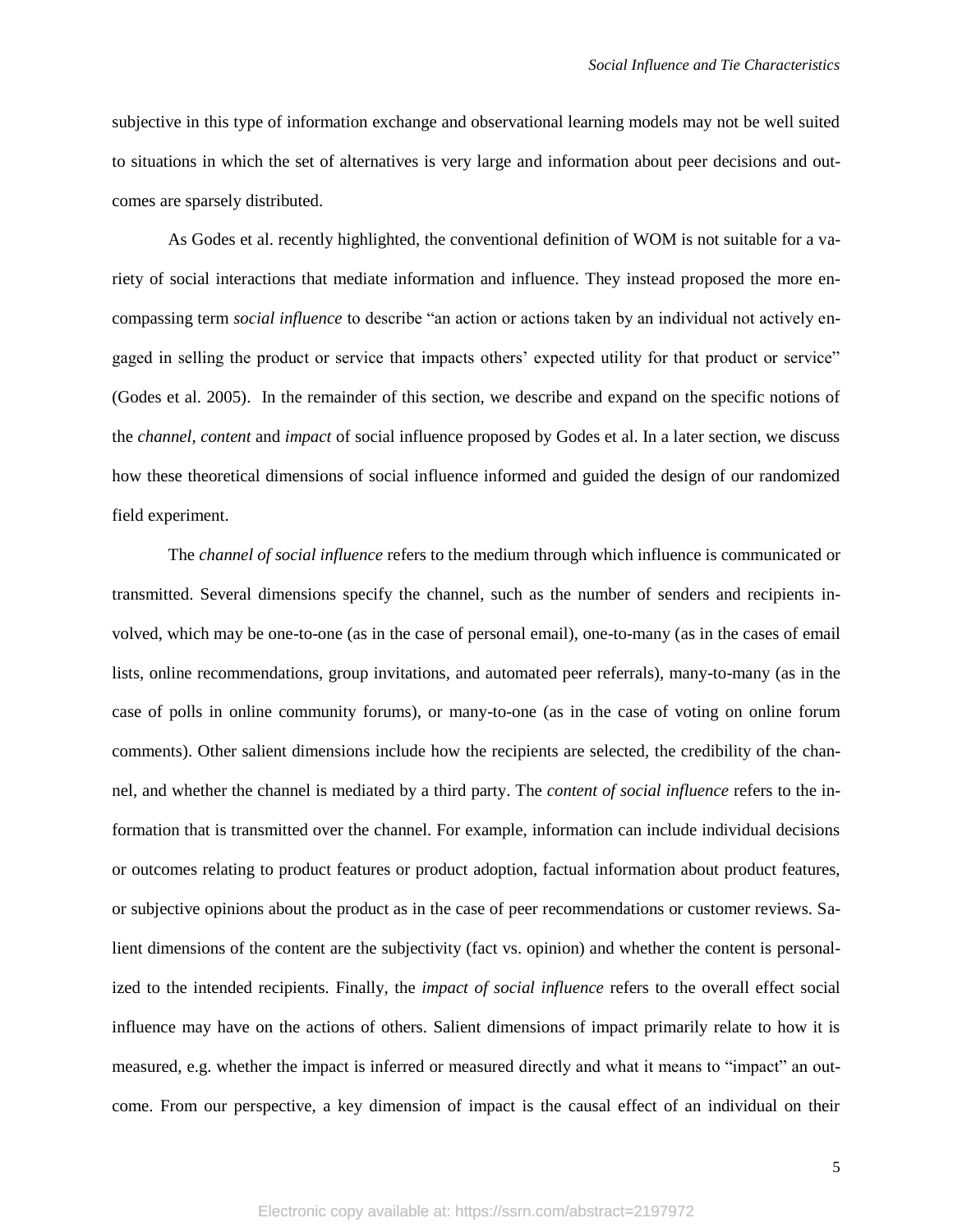peers' behavior. As Aral (2011: 217) has argued, defining social influence as creating behavior change or "[h]ow the behaviors of one's peers change the likelihood that (or extent to which) one engages in a behavior," is essential to making effective marketing and public policy decisions because effective policy requires an understanding of how behavior is likely to change as a result of an intervention.

The specification of social influence we outline is useful in relating existing research on differing forms of social influence to one another. Moreover, it informs the design of our experiment. We use firmmediation to control the delivery of automated notifications with impersonal content to randomly selected peer targets and assess the impact of social influence by directly measuring peer adoption response. We discuss the ramifications of these design choices in more detail in the experimental design section.

### **2.2 Influence and Susceptibility**

Prior research in social influence has primarily focused on the dual notions of influence and susceptibility (or influenceability). The idea that some individuals are more influential than others and therefore play a catalyzing role in spreading opinions, innovations and products (Van den Bulte and Joshi 2007; J. Coleman, Katz, and Menzel 1957; Gladwell 2002; Rogers 2003; T. W. Valente 1995) is sometimes referred to as "the influentials hypothesis." Other research, focusing on the complementary idea that individual *susceptibility to influence* is the dominant driving mechanism behind diffusion in social networks, is represented in a variety of theoretical threshold-based contagion models in which behavior adoption occurs when some number or proportion of one's peers have adopted beyond one's intrinsic adoption threshold (e.g., Granovetter 1978; T. Valente 1996; Watts and Dodds 2007).<sup>1</sup> Though studies estimating the importance of influentials and susceptibles in the diffusion of products or behaviors in realworld networks significantly lag theoretical and simulation models of influence-based contagion, a recent observational study examined the combined notions of influence and susceptibility in social influence processes (Iyengar, Van den Bulte, and T. W. Valente 2011). More recent work has empirically identified individual influence and susceptibility, demonstrated that both mechanisms together determine the propa-

 1 In this context, a susceptible individual is one with a low intrinsic threshold.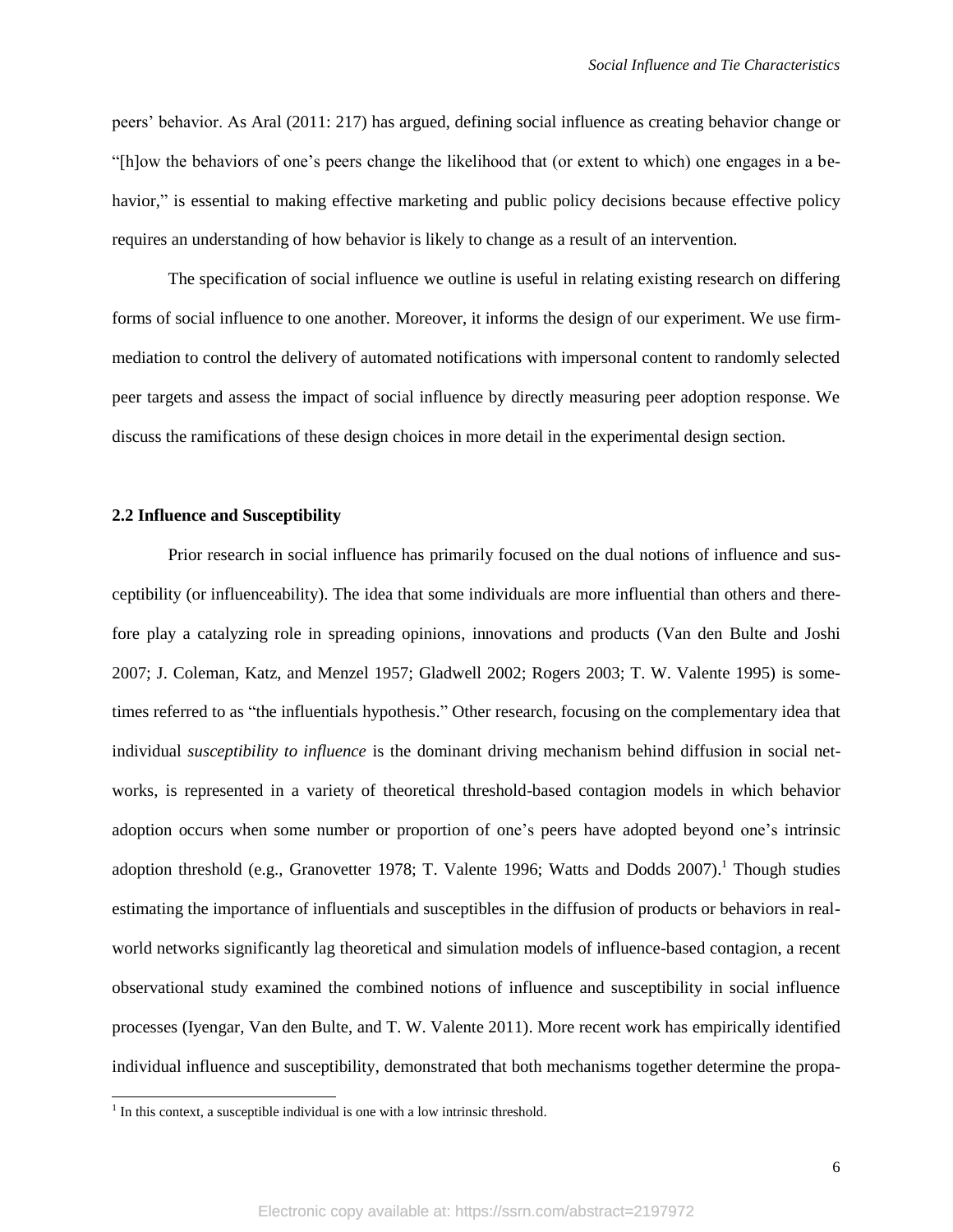gation of behaviors in social networks and also explored *dyadic influence*, in which the influence exerted by an individual on their peer depends on dyadic or pairwise characteristics of both parties (Aral and Walker 2012). We unify these theoretical constructs and empirically measure dyadic influence arising from heterogeneity in embeddedness and tie strength while controlling for heterogeneity in individual influence and susceptibility as well as for tendencies toward non-influenced spontaneous adoption.

## **2.2 Impact of Social Embeddedness and Tie Strength on Social Influence**

#### *2.2.1. Embeddedness*

Network embeddedness, or the number of friends that two individuals in a relationship share in common (Easley and Kleinberg 2010: 55), has long been theorized to affect the level of trust, altruism, cooperation and communication in relationships. Embedded relationships are likely to conduct greater social influence because the presence of third party ties increases the level of trust between embedded peers (Uzzi 1997). As the relationship is "on display" in a social sense, recommendations from embedded peers are likely to be truthful revelations of product experiences or the perceived benefits of the recommended product for the party receiving the recommendation (Granovetter 1985; Uzzi 1996). Embeddedness also engenders greater cooperation because news of non-cooperative behavior spreads quickly in the network making it harder for the uncooperative actor to maintain friendly ties with third parties. In this way, embeddedness enables the development of cooperative norms that facilitate mutual helping relationships (J. S. Coleman 1988; Granovetter 1985). Embedded relationships also typically create opportunities for greater knowledge transfer between individuals (Reagans and McEvily 2003)and more fine-grained information flows (Uzzi 1997) that are multifaceted in that they provide information across multiple topics or dimensions of topics (Aral and Van Alstyne 2011). For example, when discussing a product, two consumers in an embedded relationship may share more information about the product, more knowledge about different dimensions or features of the product and more fine grained knowledge of the product, its uses and its strengths and weaknesses compared to other similar products. Greater trust, cooperation and fine grained information exchange is likely to increase the influence conducted in a rela-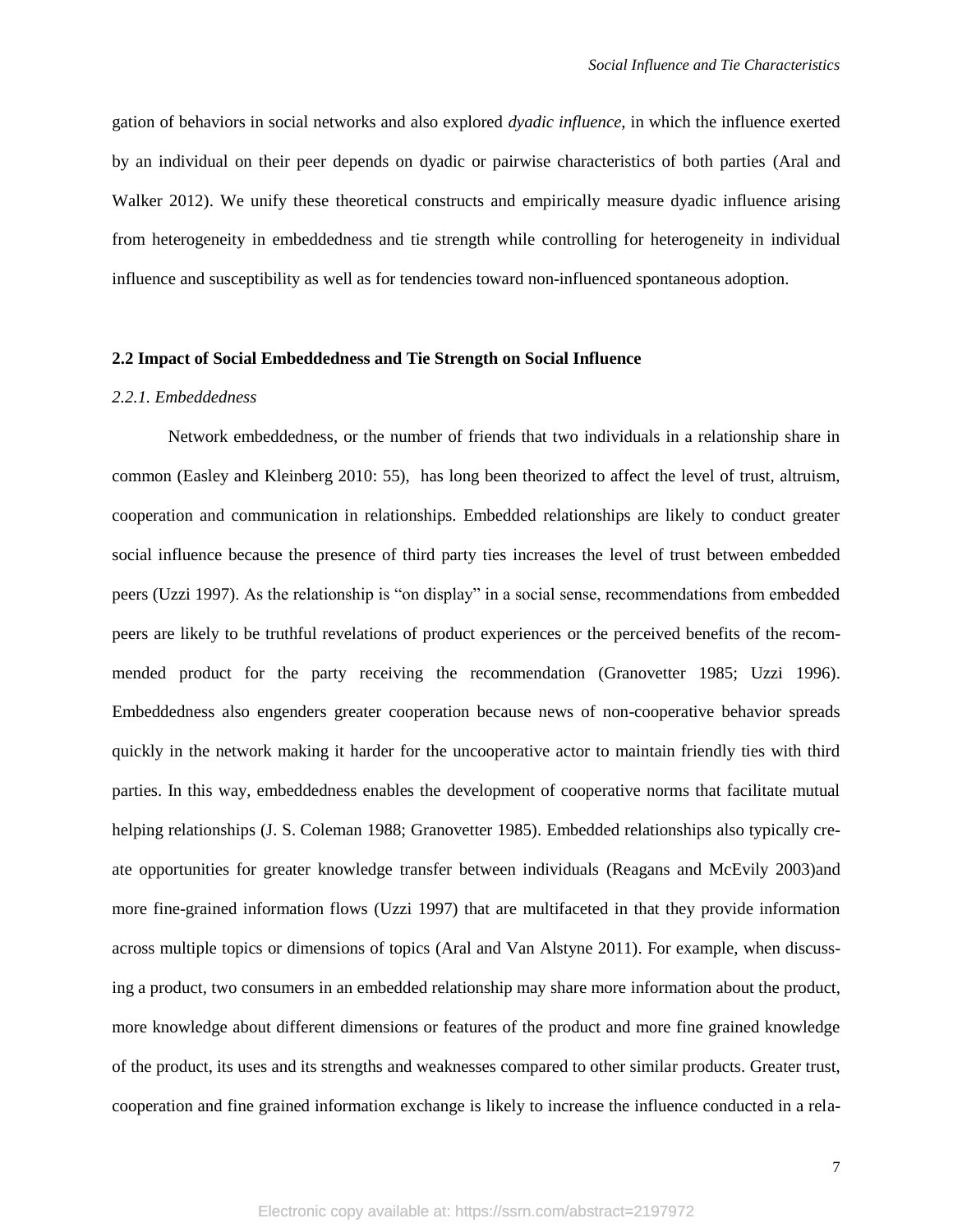tionship and thus we expect embedded relationships to convey greater influence. We adopt the conventional network structural measure of embeddedness, defined in this context as the *number of common friends* shared by individuals and their peers.

#### *2.2.2. Tie Strength*

Granovetter (1973: 1361) defines tie strength as "a (probably linear) combination of the amount of time, the emotional intensity, the intimacy (mutual confiding), and the reciprocal services which characterize the tie." He notes that strong ties also typically display multiplexity or the exchange of multiple topical contents through the relationship. Strong tie relationships are more likely to conduct influence because they convey greater trust, more fine-grained information exchange and cooperation (J. S. Coleman 1988). Although tie strength is a multi-dimensional theoretical construct, most studies use measures of the frequency of interaction to proxy for the strength of ties. For example, recent work relating social influence to political mobilization concluded that strong ties were associated with greater social influence, but defined tie strength purely in terms of the frequency of online interactions between peers (Bond et al. 2012). Prior theory has defined tie strength in terms of a number of aggregate measures that include frequency of interaction, surveyed relationship category (such as "friend", "neighbor", "relative" or "acquantaince") and perceived importance or intimacy (Brown and Reingen 1987; Frenzen and Davis 1990; Granovetter 1983). These extensions of the definition of tie strength beyond interaction frequency are clearly meaningful. At the same time, survey instruments that codify the nature of relationships between individuals and their peers are subject to perception bias and such approaches do not scale to large systems. Aggregating the nature of relationship categories into a single measure is also, in some sense, undesirable as it obscures meaningful differences in the type and quality of relationships and reduces our ability to detect the impact of the different dimensions of tie strength on influence.

We expand this conceptualization of tie strength to capture several different dimensions of relationships that may be relevant to the strength of social influence. We treat tie strength as a collection of well-defined measures about the historical and current nature of the relationships between individuals and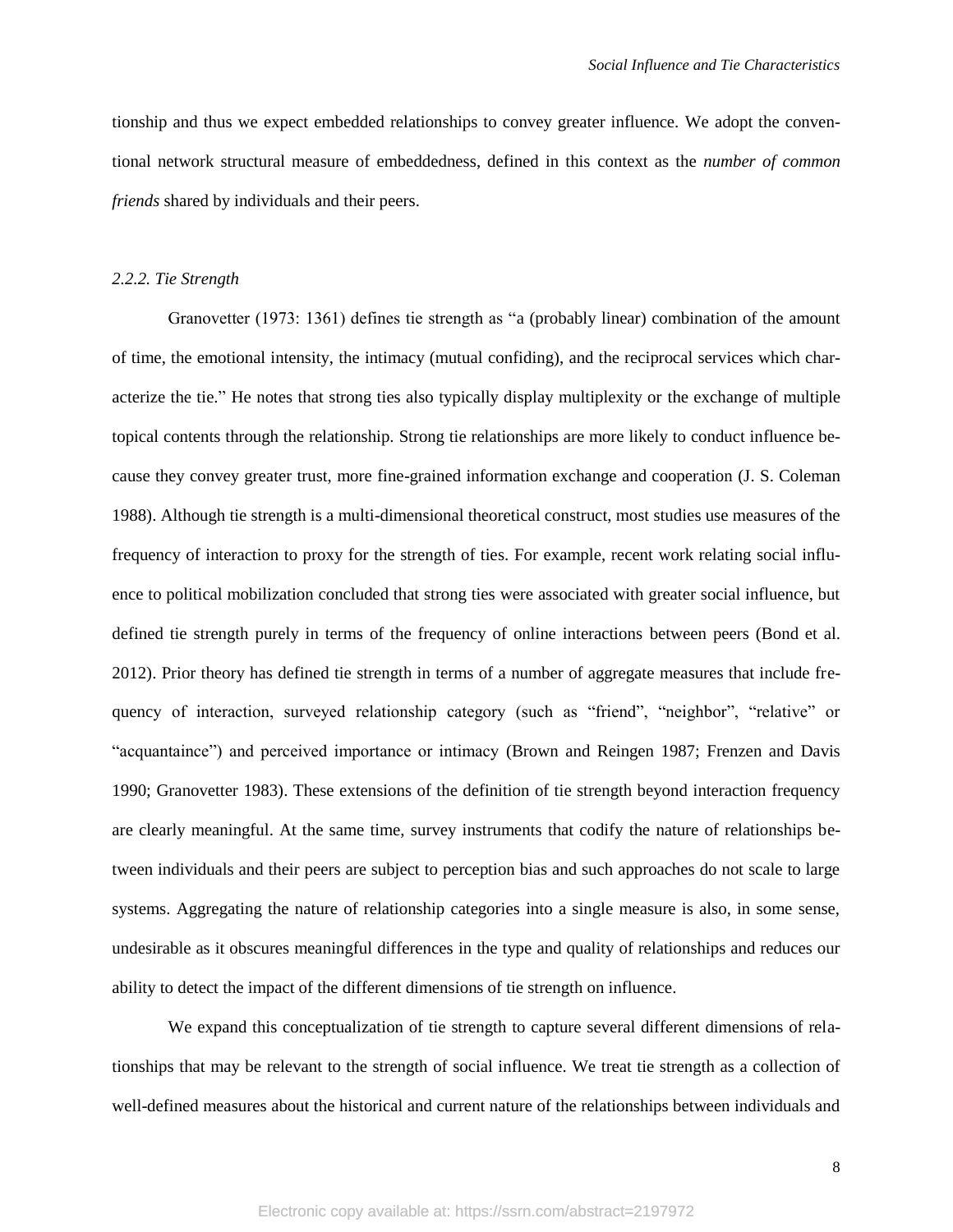their peers and simultaneously examine the distinct impact of these different aspects of tie strength. We define the strength of ties as including a) the social context of the relationship - how individuals met, know one another or interact with each other (e.g. whether two Facebook friends attended the *same college*, come from the *same hometown*, or the *number of common institutional affiliations* they share), b) the recency of the relationship (e.g. whether two Facebook friends currently live in the *same town*), c) the overlap of common interests (e.g. the *number of common Facebook pages they are "fans"* of or the *number of common Facebook groups* they have joined), and d) frequency of the interaction (e.g. friends' *copresence in photos* online).

While we expect greater social affiliation and interaction is predictive of greater influence conducted between friends while similarity in preferences and interests is predictive of correlations in noninfluenced spontaneous adoption, we note that our analysis is exploratory rather than confirmatory. Although there are many theoretical reasons to believe that tie strength is predictive of influence, theoretical distinctions between different types of tie strength are not yet well developed enough to provide clear theoretical predictions about how they would moderate the degree of influence conducted in a given relationship. The tie strength distinctions we observe in our data therefore provide an initial exploration of the dimensions of tie strength that may relevant to influence.

#### *2.2.3. The Endogeneity of Social Structure and Influence*

The review of relevant theories of tie strength and embeddedness in the previous two sections immediately calls attention to the endogenous processes that govern them. It is therefore perhaps unsurprising that previous empirical research on embeddedness, tie strength and social influence has been hampered by endogeneity and spurious correlation. In real-world networks, social embeddedness and tie strength are often correlated with each other and with homophily, making their measurement difficult to untangle in practice (Rogers 2003). Individuals tend to form closer relationships with similar peers, close friends are more likely to share more friends in common, and friendships become stronger with shared common experiences and friends. Nonetheless tie strength, embeddedness and homophily can be clearly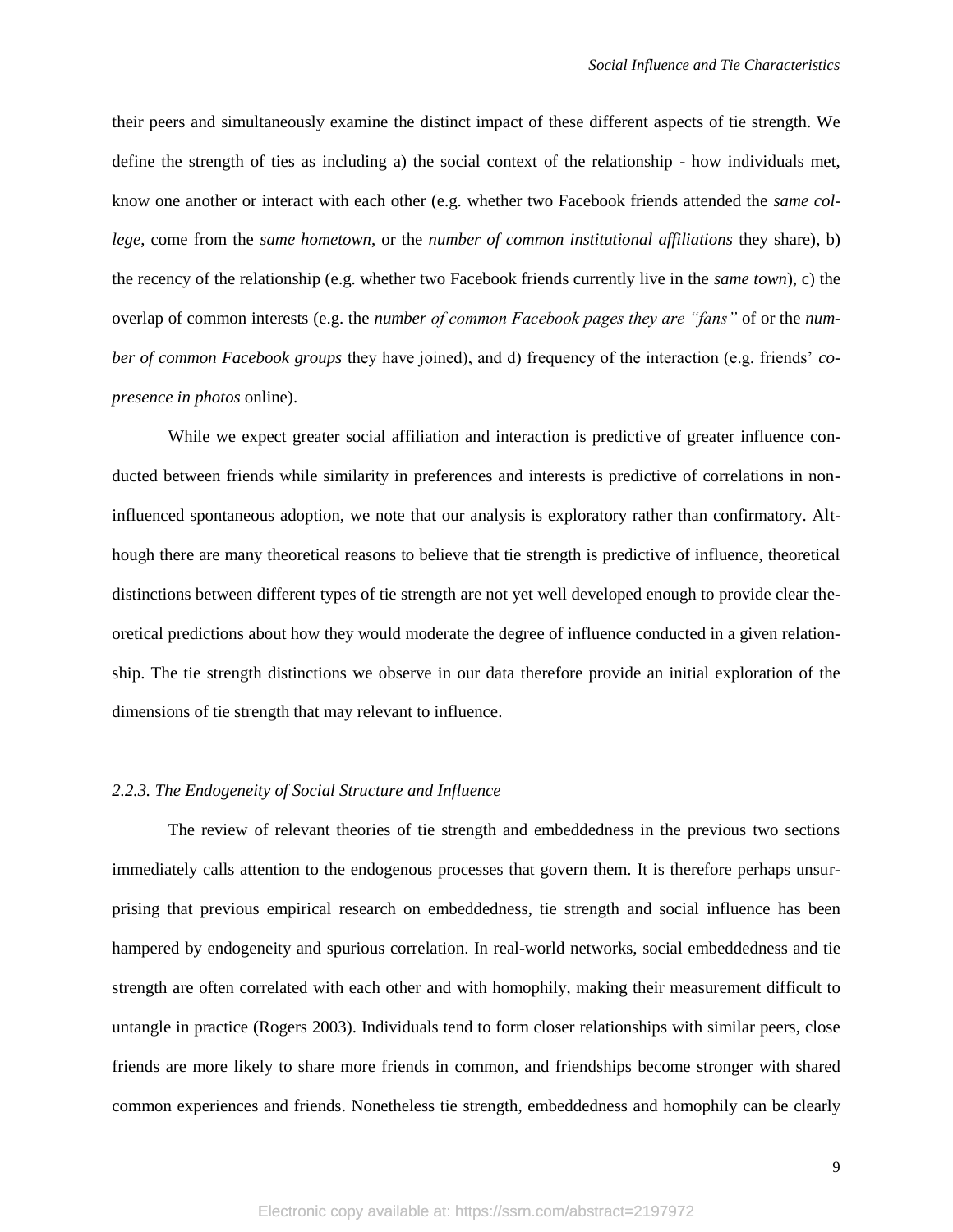distinguished theoretically. While it may be less common statistically speaking, an individual and her peer may share many mutual friends, despite being dissimilar on demographic or personality dimensions. Similarly, some close friends may have non-intersecting peer groups. Endogeneity amongst these tie characteristics is exacerbated in observational and survey-based studies that do not properly control for selection bias.

Natural social influence processes often involve endogenous communication patterns.<sup>2</sup> Individuals select into sending, receiving or soliciting influence-mediating communications to or from their peers. As a consequence, studies of social influence, embeddedness and tie strength that do not explicitly control for selection biases in communication patterns confound our understanding of how tie characteristics moderate influence. For example, some studies on social influence and tie characteristics report that dissimilarity between peers is correlated with increased influence (e.g. Gilly et al. 1998). In contrast, other studies contend that more homophilous ties, though more likely to be activated, are not associated with any more (or less) influence (Brown and Reingen 1987). Studies have also examined the role of embeddedness in social influence. For example, recent work on influence in the decision to join Facebook in response to an email invitation indicates that less embedded ties are associated with greater influence, leading to a higher probability of positive response (Ugander et al. 2012). None of these studies account or control for selective communication. Burt highlights another potential confounding factor: weak ties are more likely to transmit novel information, by virtue of being less socially embedded (Burt 2005).<sup>3</sup> These considerations highlight that inferring the impact of tie strength and social embeddedness on influence is difficult because influence-mediating communications are inherently endogenous. One notable exception is provided by the work of De Bruyn and Lilien who disentangled selection bias in communication tendencies by explicitly modeling multiple stages of interaction in influence processes in an experimental study of word-of-mouth viral marketing (De Bruyn and G. Lilien 2008). However, this approach relies on the ability of researchers to correctly model the stages of interaction in social influence processes

 $\overline{a}$ 

 $2$  Communication patterns may include information seeking behavior (such as solicitation of peer advice), passive subscriptions to information sources (such as blogs, twitter feeds or Facebook newsfeeds), active forwarding of information to peers (such as personalized referrals or invitations).<br><sup>3</sup> In the framework of Godes, this corresponds to selection bias in both the channel and content of social influence.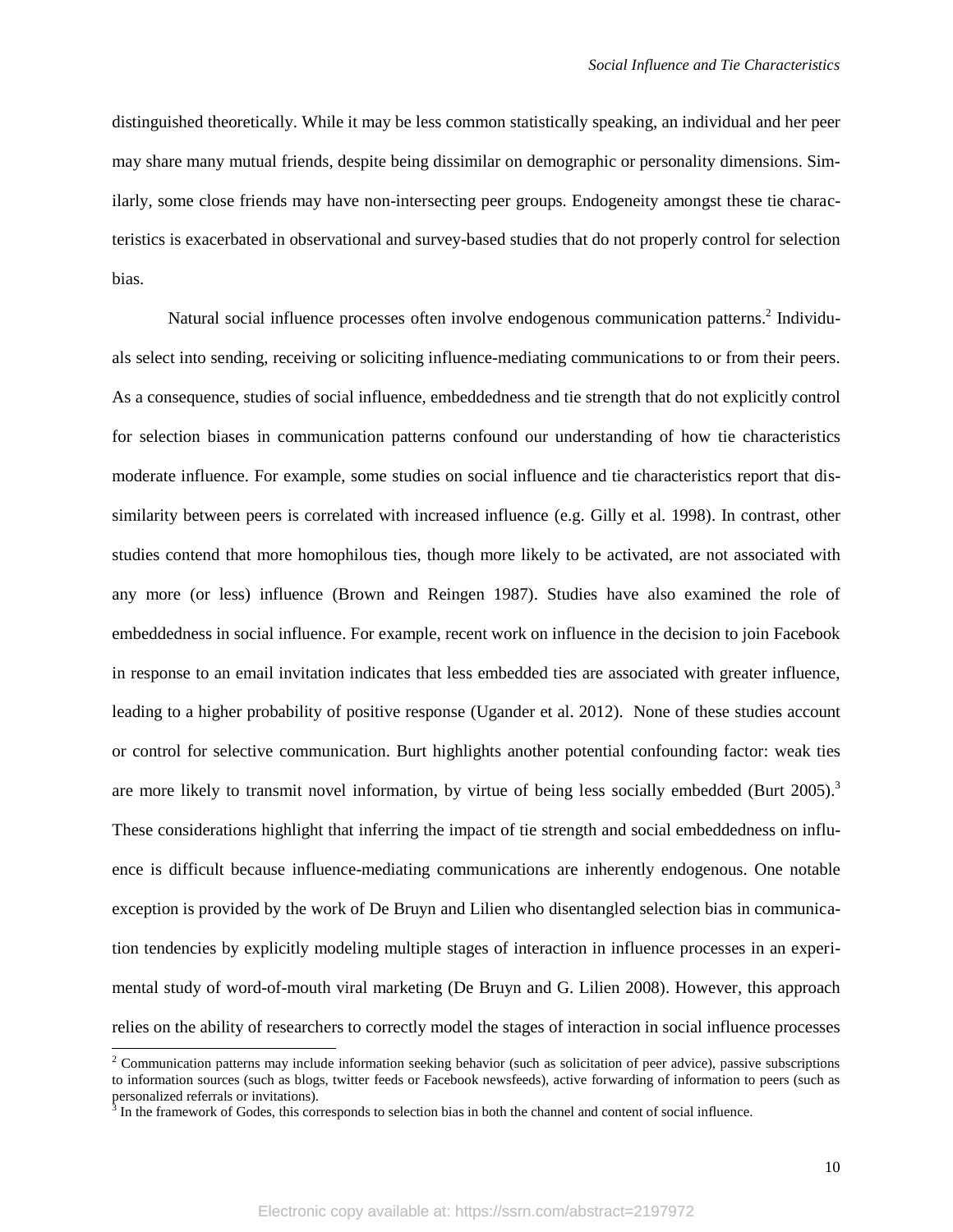and does not generalize well to contexts in which we lack intuition about what social processes are at work.

Our study design disentangles both the impact of the frequency of interaction and the novelty of information exchanged from other aspects of tie strength that characterize the nature of the relationship between individuals and their peers by controlling the channel of influence (through randomized recipient selection) and holding message content constant. In our design, influence-mediating communication is controlled by a third party, allowing us to randomize message target selection and to homogenize content. Messages sent from individuals to their peers contain approximately the same information, allowing us to study the impact of embeddedness and tie strength holding information diversity or novelty constant. Message target randomization also ensures that the number (frequency) of influencing mediating messages sent from individuals to their peers is independent of the embeddedness and strength of ties.

Communication patterns between individuals and their peers certainly play a role in influence and in part comprise what makes individuals influential on their peers. However, understanding the impact of social embeddedness and tie strength on influence, holding communication patterns constant is important for two reasons. First, it contributes to our understanding of how recipients of an influence-mediating message would respond differently to more or less embedded peers and peers with whom they are strongly or weakly connected. Such insights are critical to viral marketing initiatives designed to target advertisements at those most likely to maximize the diffusion products and services in a population through their natural or intrinsic influence (Aral et al. 2009). Second, it can inform policies that operate outside of the scope of natural influence (such as individual and network-based interventions and peer-oriented incentive schemes), which are deliberately designed to impact and alter natural communication and information flow patterns.

## **3. Empirical Methods**

We partnered with a firm that develops commercial applications hosted on the popular social networking website Facebook.com. A commercial Facebook application was designed and publically re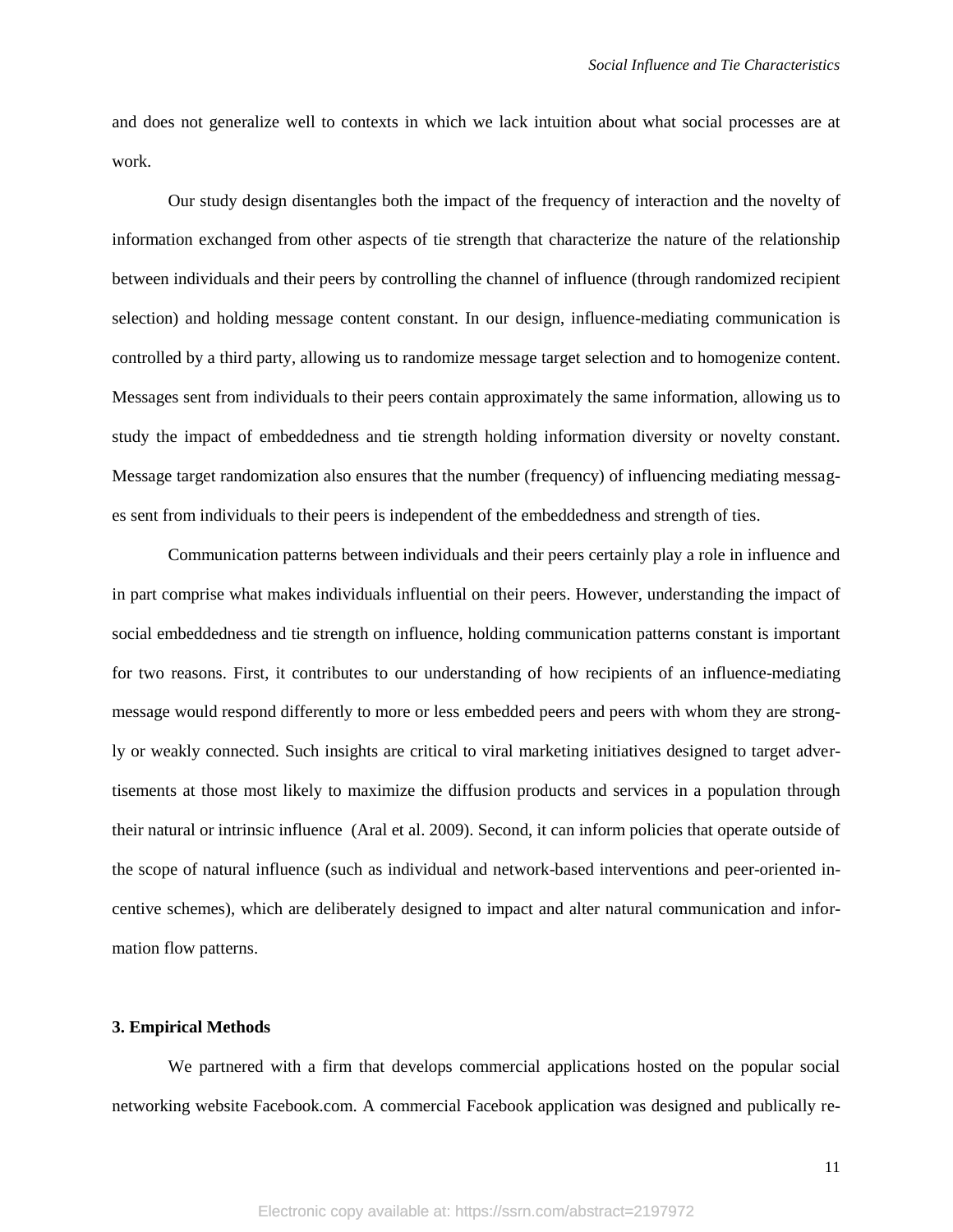leased in concert with the launch of the experiment. This application provides users the opportunity to share information and opinions about movies, actors, directors and the film industry in general. As adopters used the application, automated notifications were delivered to randomly selected peers in their local social networks. Data on individual attributes of adopters and their local peers, time-stamped delivery of automated notifications and subsequent time-stamped adoption responses were collected throughout the course of the experiment.

The experimental design employs *message target randomization* to deliver automated notifications to randomly selected peers of existing application users. In this scheme, packets of notifications are generated when application users take one of several actions within the Facebook application (e.g. when the user rates a movie or friends a celebrity). These notifications are then delivered to randomly chosen subsets of the application user's Facebook friends. The random selection of a set of recipient peers is performed on a per-packet basis (i.e., a different set of recipient peers is randomly chose each time a packet is sent from an application user). This design is illustrated in Figure 1, which displays a diagram of the delivery of two packets over sequential time periods.

## \*\*\* Insert Figure 1 about here \*\*\*

At time *t1*, the application user performs a packet-generating action within the application and a packet of notifications is generated. At time *t2* randomly chosen peers of the application user are designated as recipients and receive the notifications. At time  $t3$ , the application user performs a second packet-generating action within the application and a second packet of notifications is generated and delivered at time *t4* to a (different) set of randomly chosen peer recipients. At any given time throughout the course of the experiment, peers of an application user received 0, 1, 2 or more influence-mediating messages from their application user friend. The exposure of a peer to influence-mediating messages (notifications) over time is exogenously determined as a function of the randomization procedure. Over time, peers are assigned to risk groups (corresponding to the number of influence-mediating messages received), where risk is monotonically and randomly increasing over the course of the experiment. We discuss the implication of message target randomization on our modeling strategy and censoring procedures in the section that follows.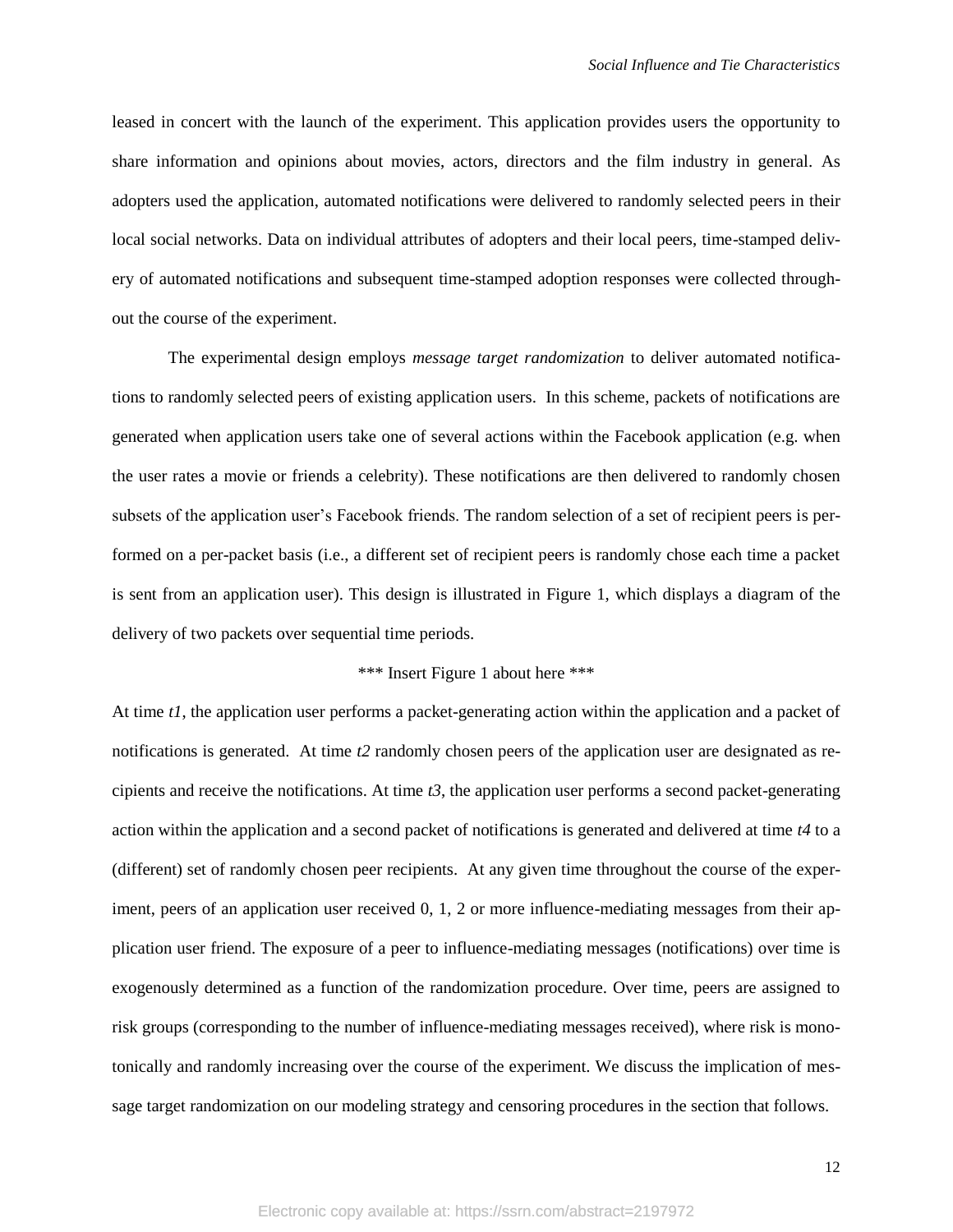Automated notifications (passive viral messages) have several advantages over alternate types of influence-mediating communication for the purpose of our experimental design (Aral and Walker 2011a, 2011b, 2012). First, the automated notifications channel is mediated by a third party, allowing the desired level of experimental control and randomization of peer targets. Since the recipients of notifications and the decisions of whether and when to send them are all automated, selection effects on the part of the sender that might otherwise introduce bias can be avoided.

Second, the content of automated notifications employed in the experiment included only impersonal information about the sender's use of the application (as is typical of information exchange in observational learning scenarios). The inclusion of only impersonal information in influence-mediating messages allows for the measurement of the impact of social influence while holding constant the potentially large degree of heterogeneity present in personalized, sender-created content. Heterogeneity in the content of messages created by individuals is known to have a significant effect on social influence. In particular, the effects of content heterogeneity on influence have been studied in the context of the positive valence of the message content (Berger and Milkman 2009) and the effectiveness of viral features that allow message tailoring or personalization (Aral and Walker 2011). While content heterogeneity can and in all likelihood does play a major role in what makes individuals influential, simultaneous variation of content and relationship attributes can confound measurements of the effect of relationship attributes on social influence.

Third, the delivery of notifications to only a random subset of an individual's peers permits direct comparison of the response of treated peers to peers of the same application user that were not treated. When the targets of potentially influential communications are randomized amongst peers of the same application user, any homophilous structure between an application user and his treated and untreated peers and the propensity to select a particular peer to notify are held constant and are identical for recipient and non-recipient peer groups. Other unobserved factors that could potentially drive influenced adoption, such as offline or alternative online communications, can also be cleanly distinguished with this design, because recipient and non-recipient peers in expectation share similar propensities to receive and be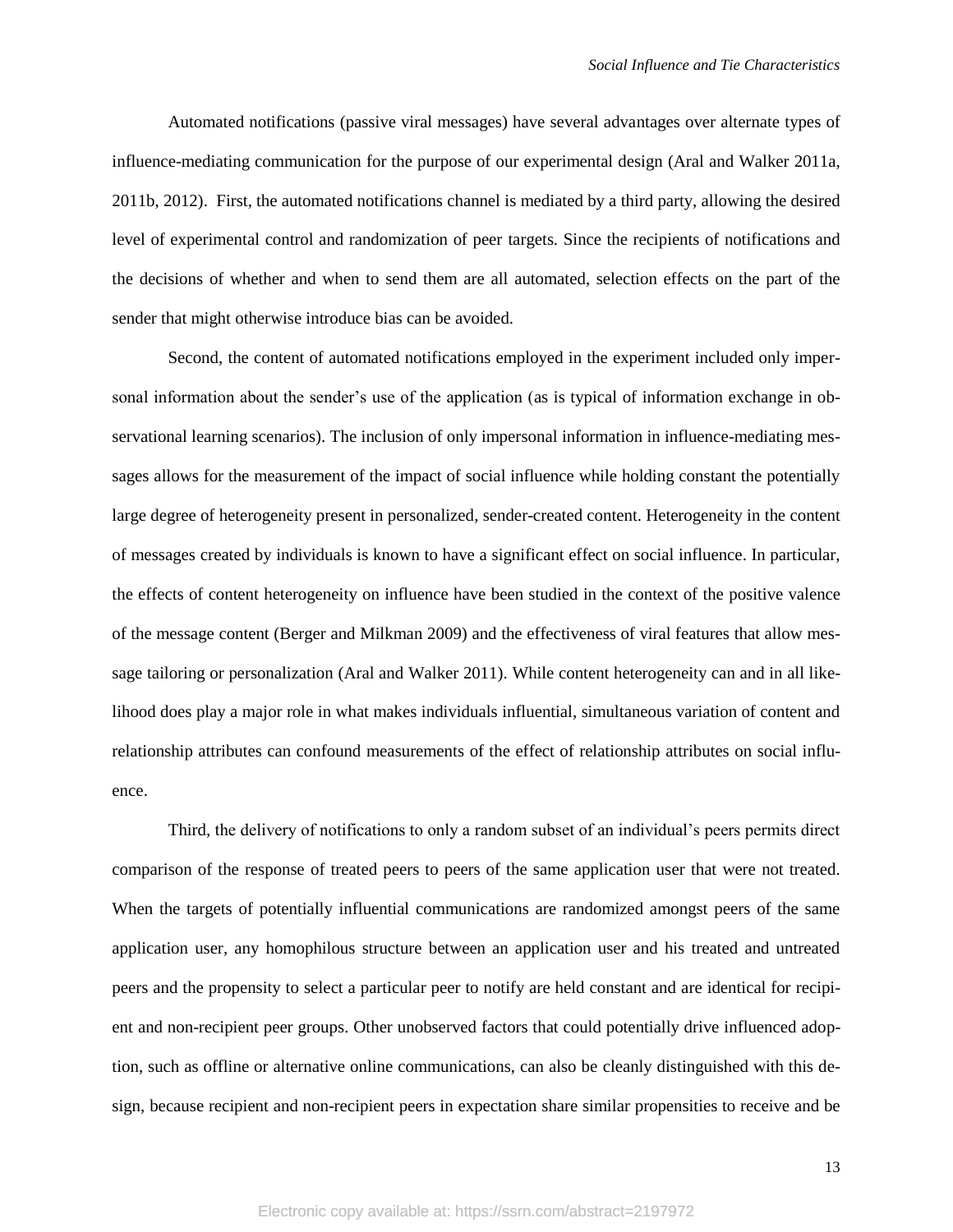affected by such communications on average. Moreover, homophily in unobserved attributes (latent homophily) that may be indicated by the very existence of a relationship of peers with a common friend (see Shalizi and Thomas 2011) will be equally represented in recipient and non-recipient peer groups. Differences in adoption outcomes between recipient and non-recipient peers can then be attributed solely to the influence-mediating messages they received.

## **4. Analysis and Results**

#### **4.1. Data and Descriptive Statistics**

Throughout the 44-day experimental period, we collected individual level profile data from 7,730 application users and their 1.3M distinct peers as well as time-stamped click stream data on notification delivery and subsequent peer responses. During this time, 41,686 automated notifications were delivered to randomly chosen peer targets of application users, resulting in 967 peer adoptions, a 13% increase in product adoption.<sup>4</sup> Collected user data included the social network of adopters and all mutual ties between their peers<sup>5</sup> and individual level profile data included *age*, *gender*, *relationship status*, *hometown*, *current town*, *college attendance*, *affiliations*, *Facebook pages*, *Facebook group membership*, and *tagged appearance in photos 6 .*

#### **4.2. Model Specification**

l

Following prior work on influence identification and social contagion, we adopt a hazard modeling approach (Aral and Walker 2011a, 2012; Van den Bulte and G. L. Lilien 2001; Iyengar et al. 2011; Nam, Manchanda, and Chintagunta 2010). We employ a Cox proportional hazard models to estimate the hazard of a peer (of an existing application user) to adopt. The model simultaneously estimates the impact

<sup>&</sup>lt;sup>4</sup> This represents an adoption rate that outperforms click thorough rates for traditional banner advertising and that is on par with click through rates for email campaigns (see Aral and Walker 2011a: 25).

 $<sup>5</sup>$  In addition, a global sample of the social network for 12M users was collected by combining ego-sampling and mutual ties be-</sup> tween peers for the union of all users of Facebook applications developed by the collaborating firm.

<sup>&</sup>lt;sup>6</sup> Facebook affiliations typically indicate some past experience such as working for a company or belonging to the same institution or society. Facebook pages typically indicate interest in activities, brands, products, bands, and media personalities. Facebook groups are online version of social groups that allow users to interact with one another in centralized discussion forums and view news and events pertaining to that group.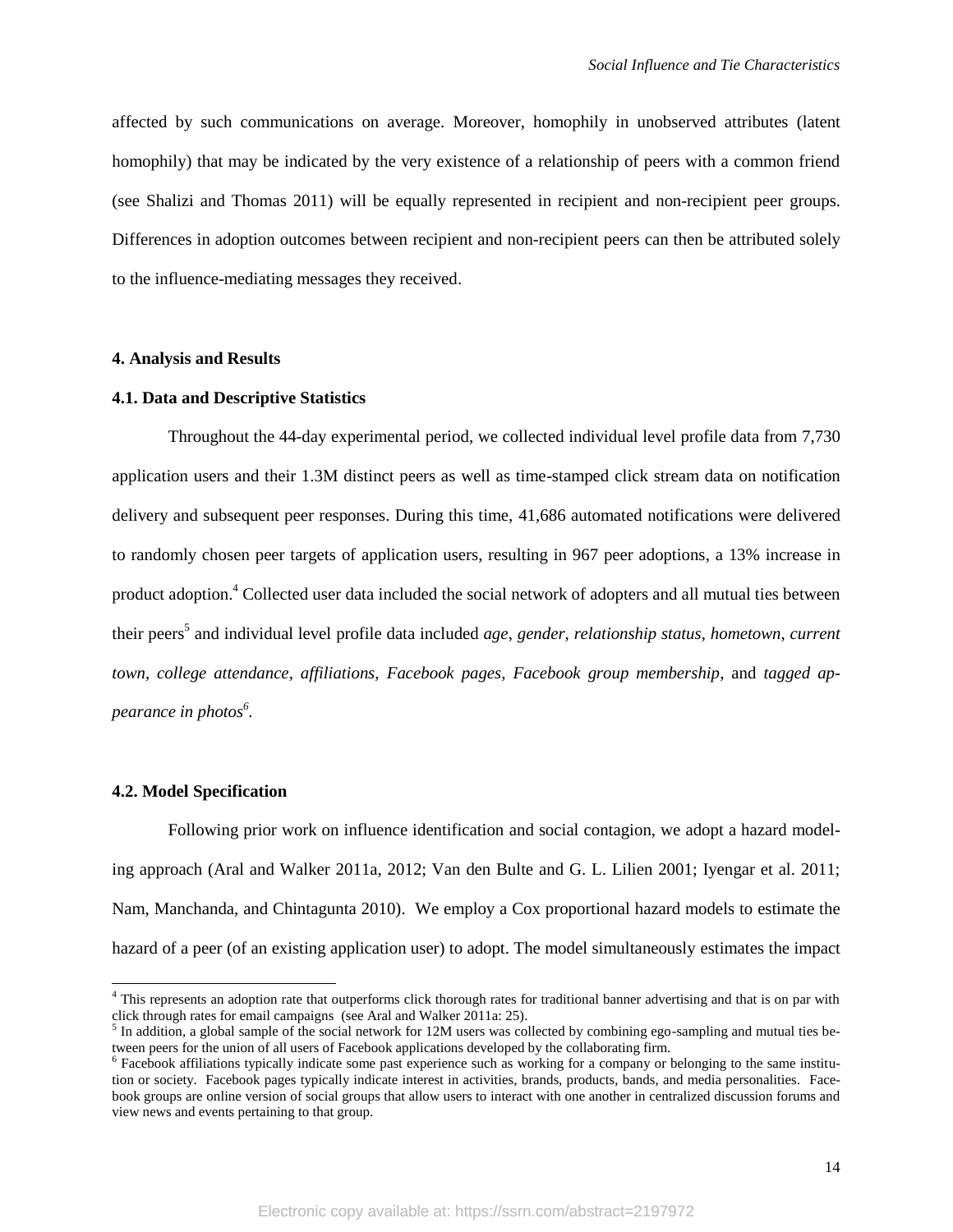of social embeddedness and multiple measures of tie strength on influenced and spontaneous adoption while controlling for the moderating effect of individual attributes on influenced and spontaneous adoption:

$$
\lambda_j(i,j,t) = \lambda_0(t) \exp \{ \beta_N N_j(t) + \beta_{\text{spont}}^i X_i + \beta_{\text{spont}}^j X_j + \beta_{\text{Pref}}^{\text{Sor}} S \circ T_{ij} + \beta_{\text{Pref}}^{\text{Embed}} E \text{mbed}_{ij} + \beta_{\text{Infl}}^i X_i N_j(t) + \beta_{\text{Susc}}^j X_j N_j(t) + \beta_{\text{Infl}}^{\text{Sor}} N_j(t) S \circ T_{ij} + \beta_{\text{Infl}}^{\text{Embed}} N_j(t) E \text{mbed}_{ij} \}
$$

where  $\lambda_i$  is the hazard for a peer *j* of a user *i* to adopt;  $N_i(t)$  is the number of notifications received by a peer *j*;  $Embed_{ij}$  is the embeddedness of the relationship between user *i* and peer *j* (the number of friends shared by individual *i* and peer *j*); and  $\text{SoT}_{ij}$  is a vector of the tie strength attributes characterizing the relationship between individual *i* and peer *j*. These models include a rich set of covariate controls for demographic and individual-level characteristics of individuals  $(X_i)$  and their peers  $(X_i)$  (including *age*, *gender* and *relationship status*).  $\beta_N$  captures the raw impact of influence holding constant heterogeneity in individual or tie attributes—it represents the marginal impact of a peer receiving influence-mediating messages irrespective of the individual attributes of individual *i* and peer *j* or their dyadic tie attributes.  $\beta_{Snont}^{i}$  captures the tendency for peers of application users with attributes  $X_i$  to spontaneously adopt in the absence of influence  $(N_i = 0)$ .  $\beta_{\text{const}}^j$  captures the tendency for peers with own attributes  $X_i$  to spontaneously adopt in the absence of influence  $(N_i = 0)$ .  $\beta_{\text{Pref}}^{SOT}$  captures the extent to which the measure of tie strength indicates a similarity in preference for a peer to adopt the product spontaneously in the absence of influence ( $N_i = 0$ ) given that her application user friend has adopted. Similarly,  $\beta_{Pref}^{Embed}$  captures the extent to which peers with embedded ties to existing application users will have a preference to adopt the product spontaneously in the absence of influence  $(N_i = 0)$ .  $\beta_{Infl}^i$  represents individual influence – it captures the impact of individual attributes of an application user  $(X_i)$  on the hazard of her peer to adopt due to influence per influence-mediating message received.  $\beta_{Susc}^j$  represents individual susceptibility to influence – it captures the impact of peer attributes  $(X_i)$  on peers' hazard to adopt due to influence per influence-mediating message received.  $\beta_{Infl}^{Sor}$  captures the impact of the tie strength measure (for the tie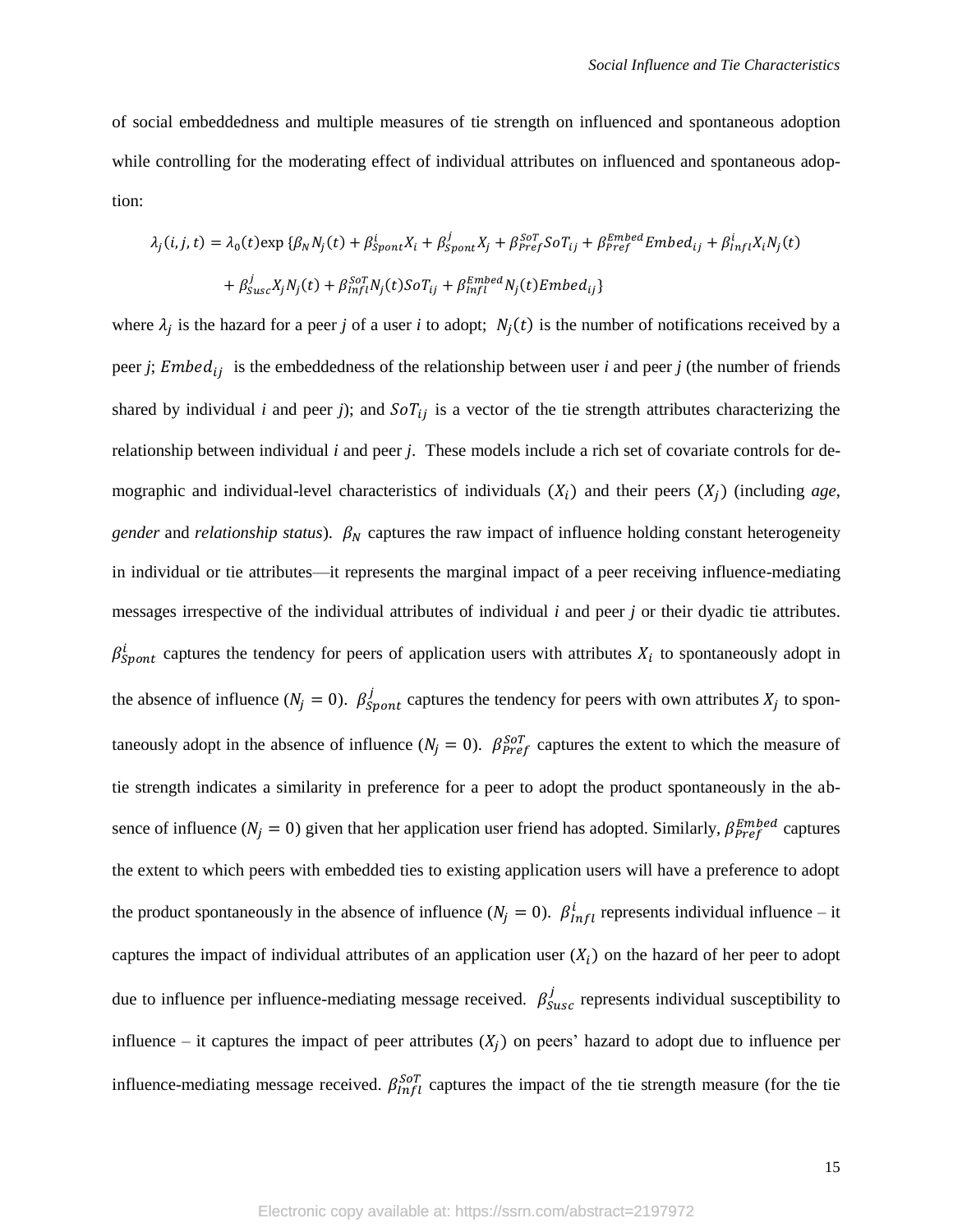between application user *i* and peer *j*) on influence-driven adoption per influence-mediating message received.  $\beta_{Infl}^{Embed}$  captures the impact of the embeddedness of the tie between application user *i* and peer *j* on influence-driven adoption by *j* per influence-mediating message received. The model estimation provides good concordance with observed data and Wald, logrank, and likehood ratio test statistics indicate strong likelihood, significance, and goodness of fit (see table A1 in the appendix).

As peers of application users randomly receive (multiple) notifications from their application user friend throughout the course of the experiment, we employed interval censoring to transition users from one risk group (e.g., the hazard associated with receiving one influence-mediating notification) to the next (e.g., the hazard associated with receiving two influence-mediating notifications). Peer adoption outcomes may be correlated because peers of a given application user share a common application user friend. To account for this, the hazard model employs robust errors clustered on the identity of the application user friend.

#### **4.3. Results**

Our model specification enables us to estimate two quantities of theoretical interest: influencebased adoption and spontaneous adoption. Influence-based adoption measures the degree to which a particular relationship characteristic moderates the influence an individual has over their peers or the degree to which that characteristic is associated with changing someone's behavior from not adopting to adopting the application. Spontaneous adoption on the other hand measures the degree to which a particular relationship characteristic predicts a correlated latent preference to adopt the product. For example, if having attended the same college is associated with spontaneous adoption but not influence-based adoption, then attending the same college is predictive of preference similarities that predict adoption by a peer of a current adopter. If on the other hand having attended the same college is associated with influence-based adoption but not spontaneous adoption, then individuals influence their friends who attended the same college as they did more than their friends who attended different colleges.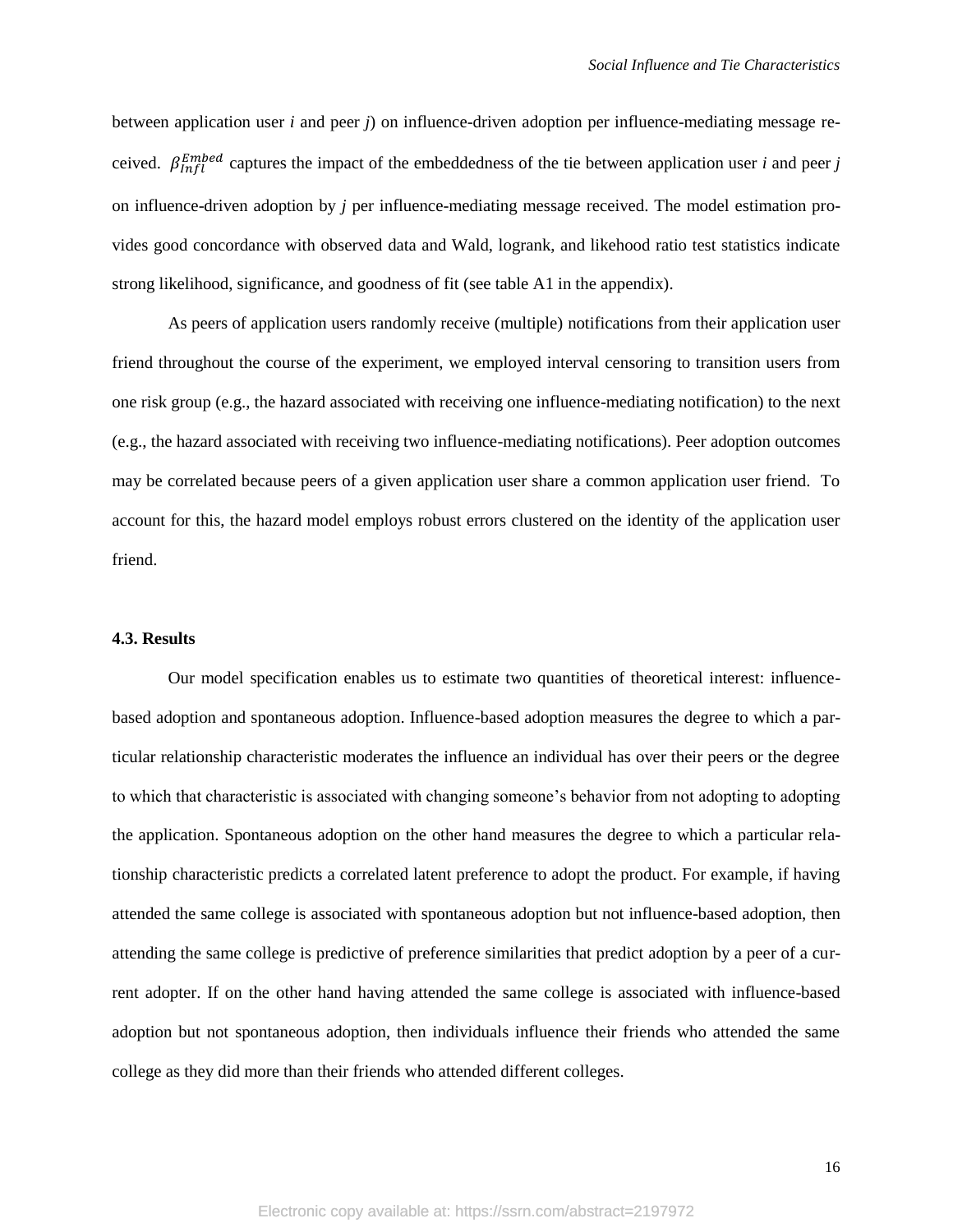These distinctions are critical to marketing policy and other general networked interventions. Predictors of spontaneous adoption can generate good sets of advertising targets whose preference similarities to current adopters make them likely to respond positively to advertisements about the product under consideration. On the other hand, moderators of influence can highlight good sets of relationship pairs in which incentives to propagate social influence may work well to create additional product adoptions (Aral and Taylor 2011). For example, incentives to 'invite friends' to products or discounts for friends and family adoption may work well in relationship pairs that conduct influence. Model estimations of the impact of relationship characteristics on influence-based and spontaneous adoption are tabulated in table 1 (for full model estimations, see table A1 in the appendix).

## **4.3.1. Effects of Social Embeddedness and Tie Strength on Influence**

Results displaying the impact of social embeddedness and tie strength on influence are displayed in Figure 2. The forest plot displays the hazard ratios, standard errors (boxes) and 95% confidence intervals (whiskers) of influence-driven adoption associated with embeddedness (number of common friends) and tie strength attributes. The hazard ratios displayed are relative to the baseline case (a hypothetical blank social network profile) and all categorical dummy variables such as *Same college* and *Diff colleg*e catalogue all categories for which the measure is defined. The holdout sets are cases for which either the application user or peer have not reported the measure in their social network profile. For example, the three exhaustive categories for college affiliation relations are 1) the peers went to the same college, 2) the peers went to different colleges, or 3) one or both peers do not report their college attendance.

#### \*\*\* Insert Figure 2 about here \*\*\*

We observe several interesting patterns in the results detailing the impact of embeddedness and different measures of tie strength on influence. First, tie measures that capture peers' joint participation in common social or institutional contexts between individuals and their Facebook friends are associated with greater influence. Individuals exert 125% more influence on friends for each institutional affiliation they share in common ( $p < 0.05$ ). Attending the same college as one's friend is associated with a 1355%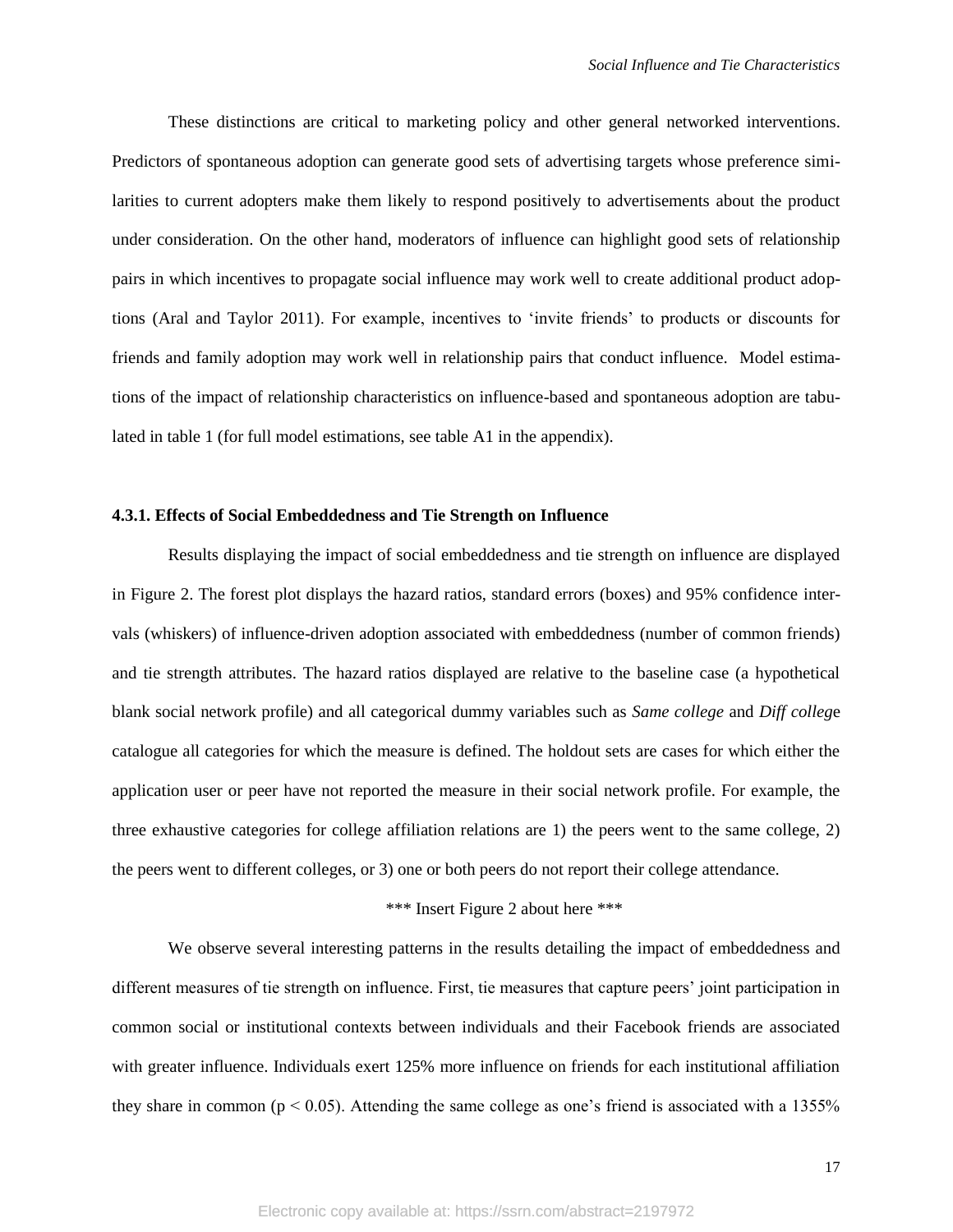increase in influence ( $p < 0.01$ ) compared to attending different colleges. This represents the largest impact on influence of the categorical measures of tie strength we considered. In contrast, coming from the same hometown is not significantly associated with influence, perhaps suggesting that this measure accurately captures more causal or even incidental social contexts (e.g., weak ties resulting from Facebook users' desires to keep in contact with casual acquaintances).

Second, tie strength measures associated with current or recent social contexts exhibit differing impacts on influence. Individuals exhibit 622% more influence on friends that live in the same current town ( $p < 0.01$ ). This is interesting because ties between friends currently living in the same town may indicate joint involvement in more recent social contexts (e.g., friendships that are more recent or recently relevant). Interestingly, appearing in photos with peers, an indicator of offline interaction at significant events, is not significantly associated with influence.

Third, tie strength measures associated with common interests or preferences do not moderate influence. Individuals are no more or less influential on peers with whom they share common Facebook pages or are co-members of online groups.

Finally, individuals are more influential on peers with whom they are more embedded, exhibiting a 0.6% increase in influence for each friend they share in common ( $p < 0.001$ ). The impact of embeddedness on influence, though comparatively smaller than the tie strength measures considered here, remains economically significant, as the number of common friends can be quite large.

These results indicate the importance of social embeddedness in influence processes and the subtlety in the relationship between influence and measures of tie strength. They also highlight the importance of using disaggregated measures of tie strength.

#### **4.3.1. Social Embeddedness and Tie Strength as Predictors of Spontaneous Adoption**

Results displaying the correlation between spontaneous (preference) adoption and tie characteristics are displayed in Figure 3.

\*\*\* Insert Figure 3 about here \*\*\*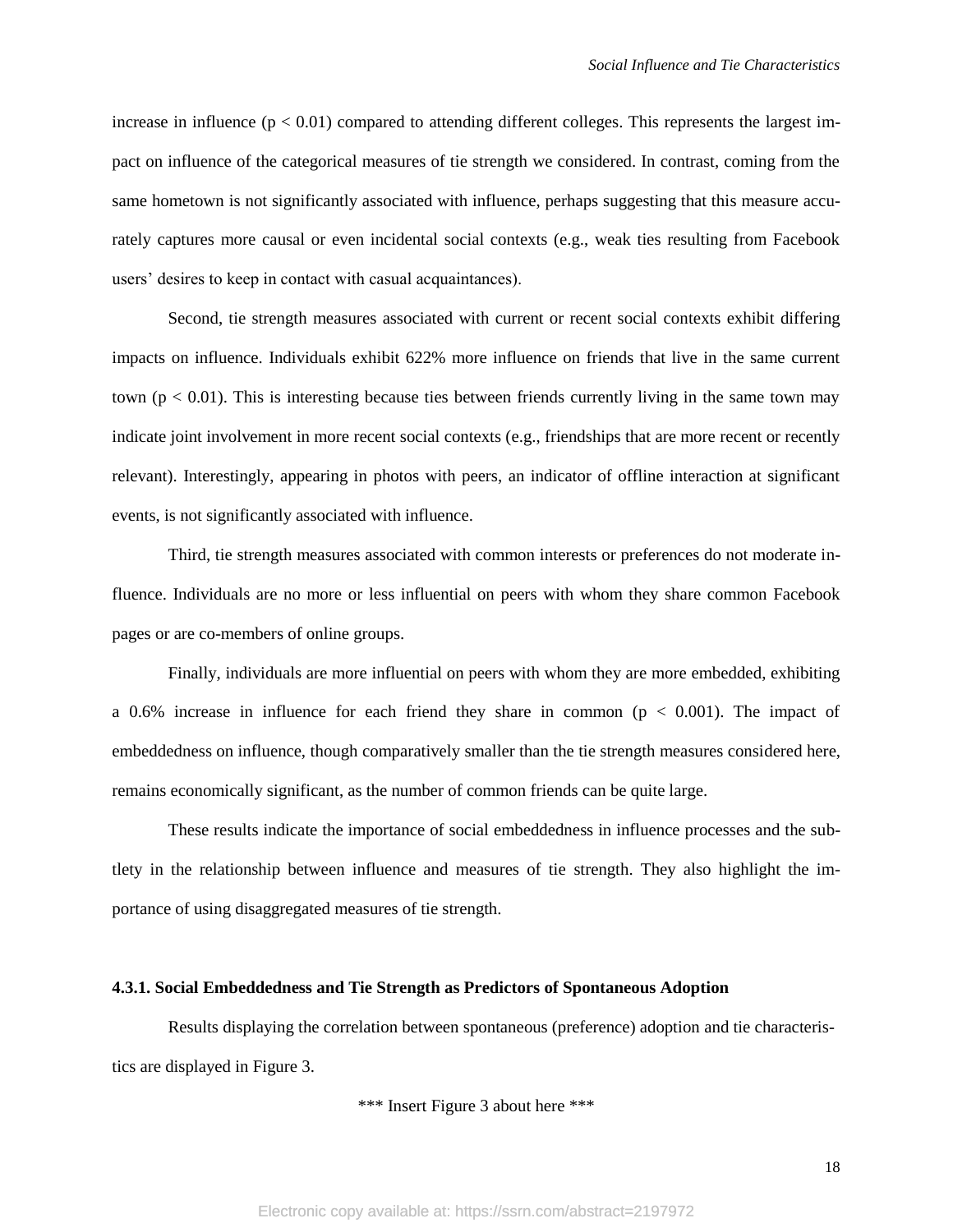Tie characteristics (tie strength and embeddedness) associated with spontaneous adoption of the product by peers of existing adopters indicate preference similarity between peers – the extent to which the measure captures the similarity in the (latent) preference to adopt the product when a friend has already adopted. Some tie strength measures that seem to relate to common social contexts are good predictors of preference similarity, while others are not. Sharing common affiliations or attending the same college as an adopter of the product is not significantly associated with a tendency to spontaneously adopt. However, each photo that a peer shares in common with an adopter is associated with a 1.4% increase in the hazard to adopt spontaneously  $(p < 0.001)$ . Coming from the same hometown as a peer who has adopted the product is associated with a 105% increase in the hazard to adopt spontaneously ( $p < 0.05$ ). This indicates that hometown may be a good (latent) proxy for individual preferences for the product. One explanation for this pattern in the results could be that current friends influence us more, but that our preferencedriven behaviors are more correlated with past, non-recent social contexts. In other words, we are more influenced by friends in the same current town; but our preferences are more correlated with friends from the same hometown and with friends that currently do not live in the same town.

Each additional fan page that a peer shares in common with an adopter of the product is associated with a 0.7% increase in the hazard to adopt spontaneously ( $p < 0.001$ ). This indicates that declared preferences and interests (not directly related to the product) capture preferences for the product. Each online group that a peer participates in with an adopter of the product is associated with a 3.4% increase in hazard to spontaneously adopt  $(P<0.001)$ . This indicates that online social activities capture latent dimensions of preference for the product.

#### **5. Discussion and Conclusions**

The availability of micro-level data at population scales has been recognized as a crucial opportunity in the advancement of modern business analytics. At the same time, micro-level experimentation in large networked environments is a new frontier for analytics which has the potential to circumvent problematic issues of causal identification and concerns of endogeneity that have hindered our understanding of the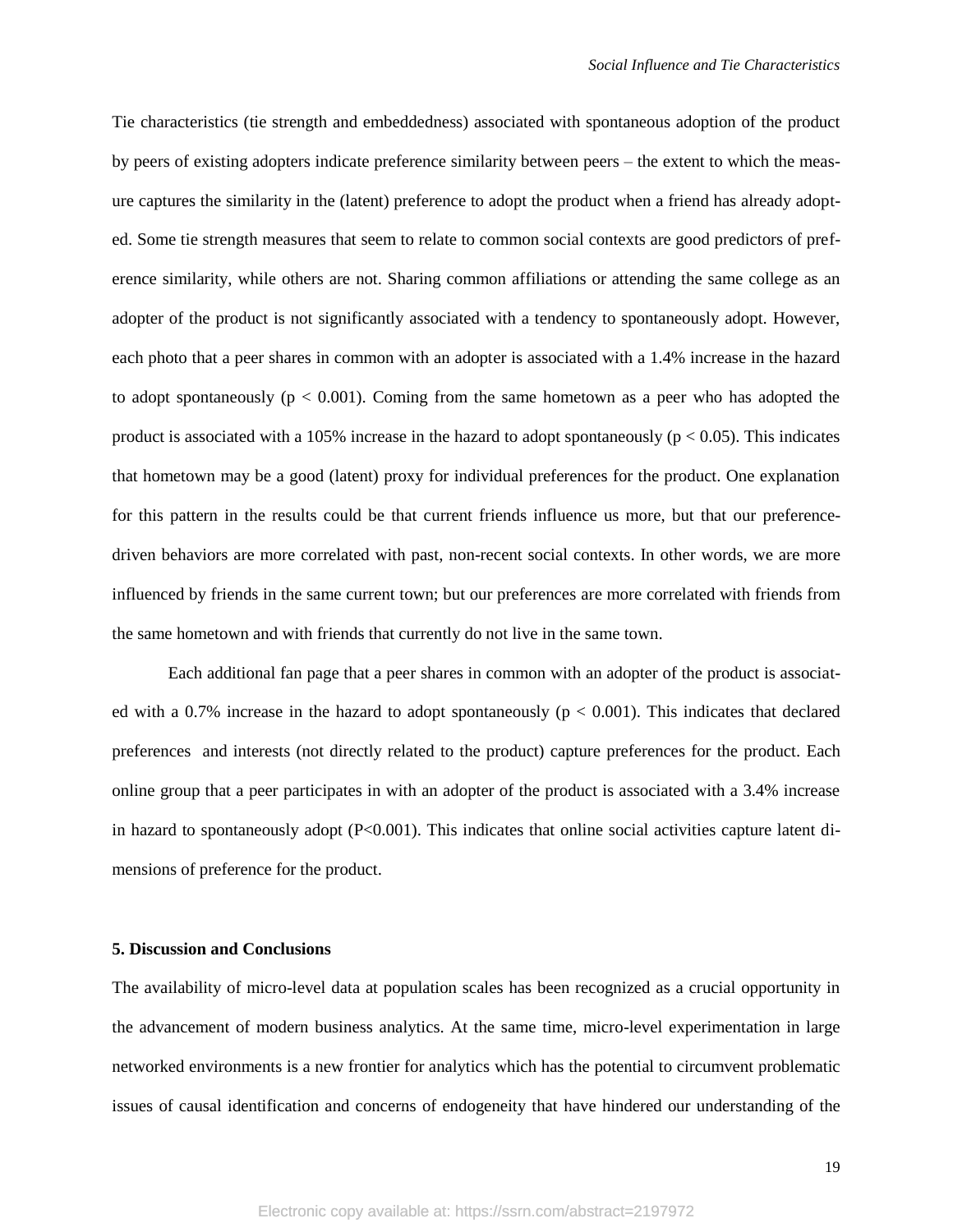detailed social influence process involved in the propagation of behaviors and economic outcomes. Advancement of the science of social influence is vital to both marketing strategy and public policy where firms or governments seek to leverage social influence to encourage the spread of products or promote positive behaviors while curtailing negative ones. Research on social influence has predominantly focused on whether influence plays a role in the diffusion of a product or behavior and the relative size of the effect. However, recent focus has shifted to examining when and under what individual, social and structural conditions influence is stronger or weaker. This latter focus, which we adopt in this study, is important for policy as it can reveal which relationships warrant viral incentives, social interventions, targeting or network-based marketing.

We conducted a large-scale randomized experiment to identify the impact of tie strength characteristics and social embeddedness on influence. This work presents some of the first large scale experimental evidence investigating the social and structural moderators of peer influence in networks. Results from our study shed light on the role that relationship and social structural characteristics play on influence-based propagation. We found that relationship characteristics which capture joint participation in institutional or common social contexts were associated with the greatest influence. For example, individuals exerted an over thirteen-fold increase in influence over peers with whom they attended the same college. Some measures of the recency of social context in the relationships between individuals and their peers were associated with increased influence, while others were not. For example, individuals exerted an over six-fold increase in influence over peers currently living in the same town, but did not exert more influence over peers with whom they co-appeared in online photos. Interestingly, measures of tie strength based on common interests were not associated with influence, though were good predictors of preference similarity in the adoption of the product we studied. Finally, individuals exhibited greater influence on peers with whom they shared embedded relationships. This latter effect was both subtle and economically significant, highlighting the importance of large-scale randomized experiments in the detection of nuanced effects in the face of endogenity, bias and confounding factors.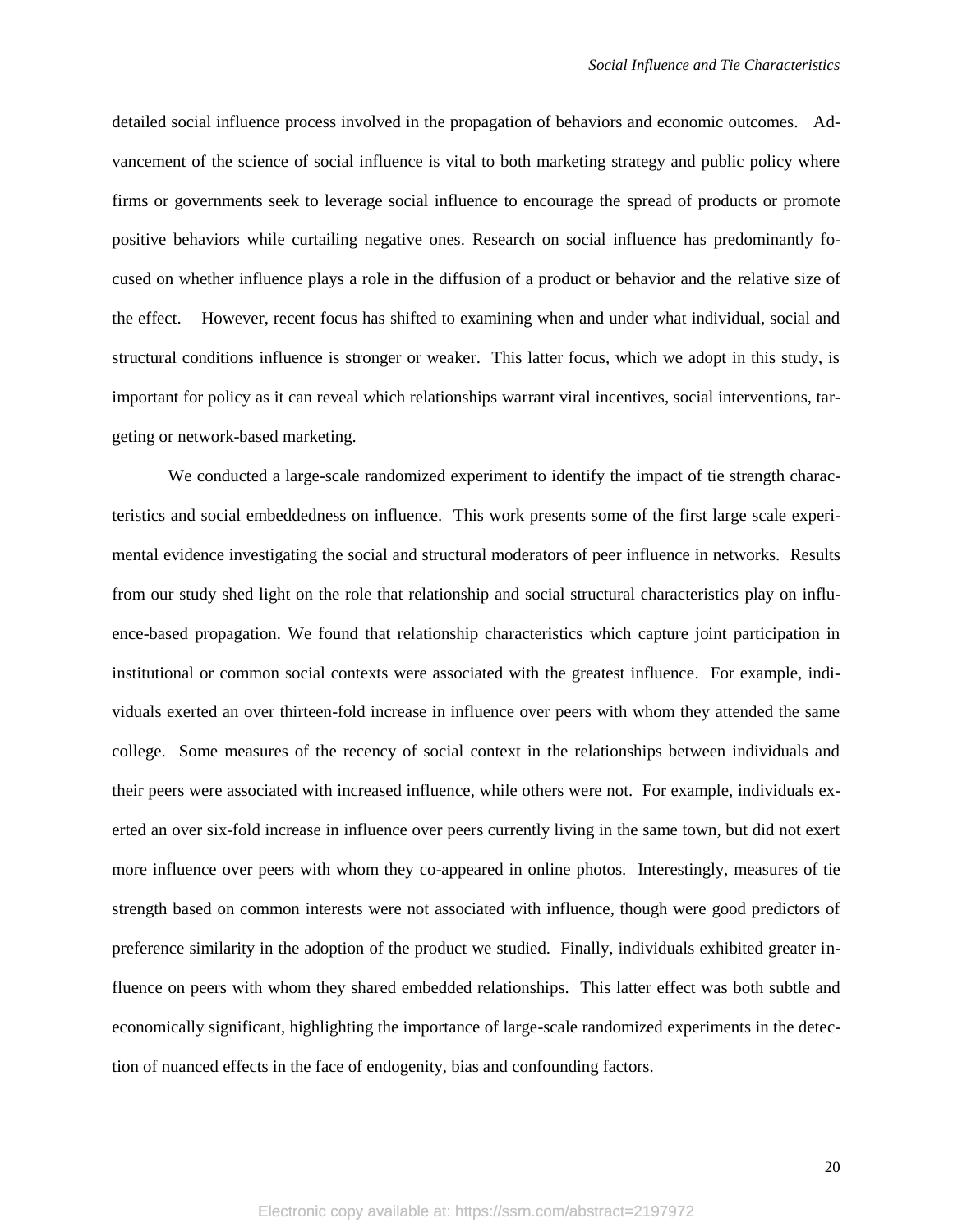Future work should address additional contexts, where the correlation between social structural measures and influence may differ. In addition, focus on alternative social measures, such as structural equivalence and brokerage may yield meaningful insights into the dynamics of social influence. The methods used in this study can be generalized to a wide variety of contexts to further our understanding of social contagions and better inform data-driven decisions in several policy domains including marketing, public health, and politics.

### **References**

- Aral, Sinan. 2012. "Social science: Poked to vote." *Nature* 489(7415):212–214.
- Aral, Sinan, and Marshall W. Van Alstyne. 2011. "The Diversity-Bandwidth Tradeoff." *American Journal of Sociology* 117(1):90–171.
- Aral, Sinan, Lev Muchnik, and Arun Sundararajan. 2009. "Distinguishing influence-based contagion from homophily-driven diffusion in dynamic networks." *Proceedings of the National Academy of Sciences* 106(51):21544–21549.
- Aral, Sinan, and Sean Taylor. 2011. "Viral Incentive Systems: A Randomized Field Experiment." *Working Paper, Stern School of Business, NYU*.
- Aral, Sinan, and Dylan Walker. 2010. "Creating Social Contagion Through Viral Product Design: A Randomized Trial of Peer Influence in Networks." *Social Science Research Network Working Paper Series*.
- Aral, Sinan, and Dylan Walker. 2011a. "Creating Social Contagion Through Viral Product Design: A Randomized Trial of Peer Influence in Networks." *Management Science* 57(9):1623–1639.
- Aral, Sinan, and Dylan Walker. 2011b. "Identifying Social Influence in Networks Using Randomized Experiments." *IEEE Intelligent Systems* 26(5):91–96.
- Aral, Sinan, and Dylan Walker. 2012. "Identifying Influential and Susceptible Members of Social Networks." *Science* 337(6092):337–341.
- Arndt, Johan. 1967. "Role of Product-Related Conversations in the Diffusion of a New Product." *Journal of Marketing Research* 4(3):291–295.
- Bakshy, Eytan, Itamar Rosenn, Cameron Marlow, and Lada Adamic. 2012. "The Role of Social Networks in Information Diffusion."
- Banerjee, Abhijit V. 1992. "A Simple Model of Herd Behavior." *The Quarterly Journal of Economics* 107(3):797–817.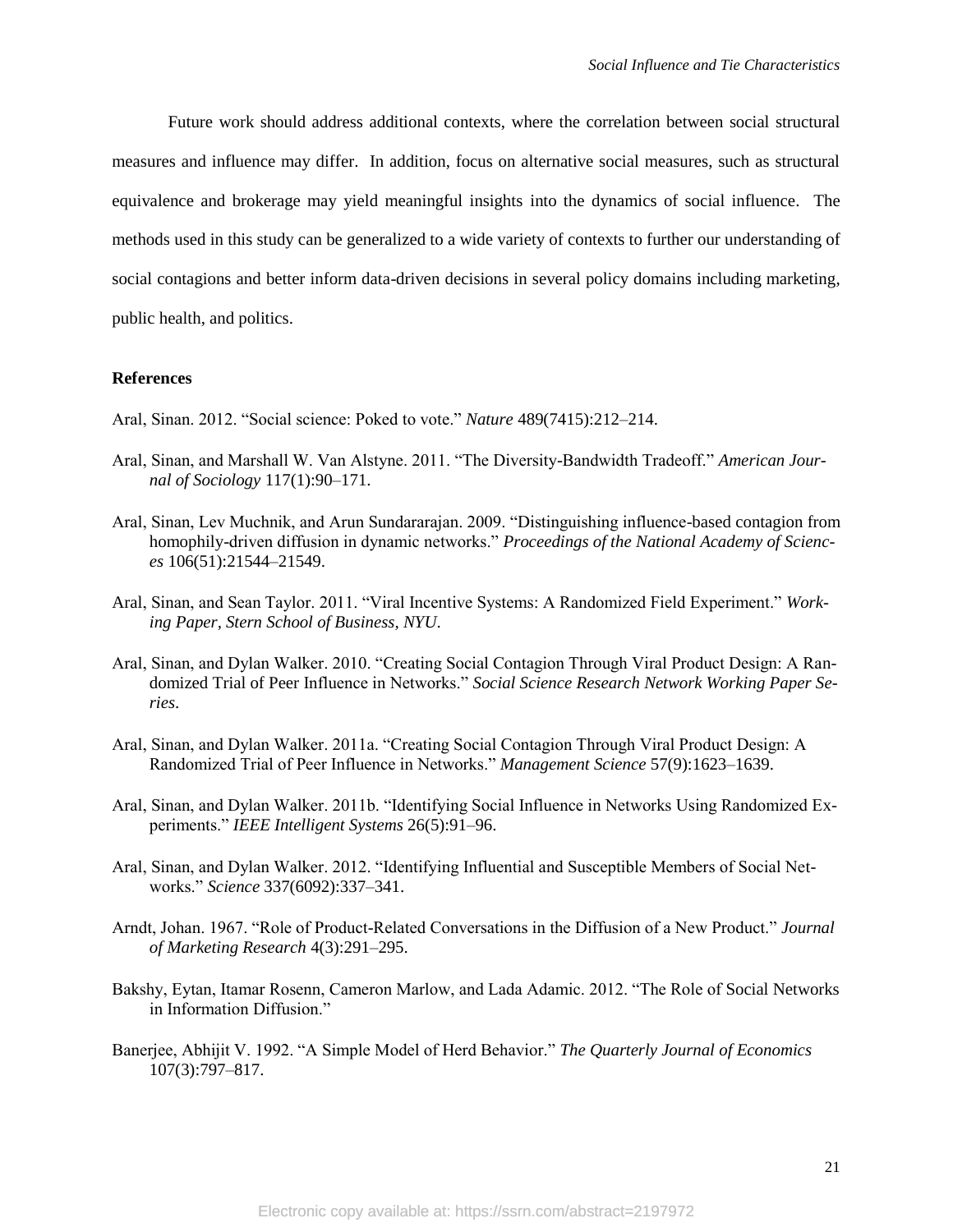- Bapna, Ravi, and Akhmed Umyarov. 2012. "Are Paid Subscriptions on Music Social Networks Contagious? A Randomized Field Experiment." *Working paper*.
- Berger, Jonah A., and Katherine L. Milkman. 2009. "Social Transmission, Emotion, and the Virality of Online Content." *Social Science Research Network Working Paper Series*.
- Bikhchandani, Sushil, David Hirshleifer, and Ivo Welch. 1998. "Learning from the Behavior of Others: Conformity, Fads, and Informational Cascades." *The Journal of Economic Perspectives* 12(3):151– 170.
- Bond, Robert M. et al. 2012. "A 61-million-person experiment in social influence and political mobilization." *Nature* 489(7415):295–298.
- Brown, Jacqueline Johnson, and Peter H. Reingen. 1987. "Social Ties and Word-of-Mouth Referral Behavior." *The Journal of Consumer Research* 14(3):350–362.
- De Bruyn, A, and G Lilien. 2008. "A multi-stage model of word-of-mouth influence through viral marketing." *International Journal of Research in Marketing* 25(3):151–163.
- Van den Bulte, Christophe, and Yogesh V. Joshi. 2007. "New Product Diffusion with Influentials and Imitators." *Marketing Science* 26(3):400–421.
- Van den Bulte, Christophe, and Gary L. Lilien. 2001. "Medical Innovation Revisited: Social Contagion versus Marketing Effort." *The American Journal of Sociology* 106(5):1409–1435.
- Burt, Ronald S. 2005. *Brokerage and Closure: An Introduction to Social Capital*. Oxford University Press, USA.
- Centola, Damon. 2011. "An Experimental Study of Homophily in the Adoption of Health Behavior." *Science* 334(6060):1269–1272.
- Coleman, James, Elihu Katz, and Herbert Menzel. 1957. "The Diffusion of an Innovation Among Physicians." *Sociometry* 20(4):253–270.
- Coleman, James S. 1988. "Free Riders and Zealots: The Role of Social Networks." *Sociological Theory*  $6(1):52-57.$
- Eagle, Nathan, Michael Macy, and Rob Claxton. 2010. "Network Diversity and Economic Development." *Science* 328(5981):1029–1031.
- Easley, David, and Jon Kleinberg. 2010. *Networks, Crowds, and Markets*. Cambridge University Press.
- Engel, James F., Robert J. Kegerreis, and Roger D. Blackwell. 1969. "Word-of-Mouth Communication by the Innovator." *The Journal of Marketing* 33(3):15–19.
- Frenzen, Jonathan K., and Harry L. Davis. 1990. "Purchasing Behavior in Embedded Markets." *The Journal of Consumer Research* 17(1):1–12.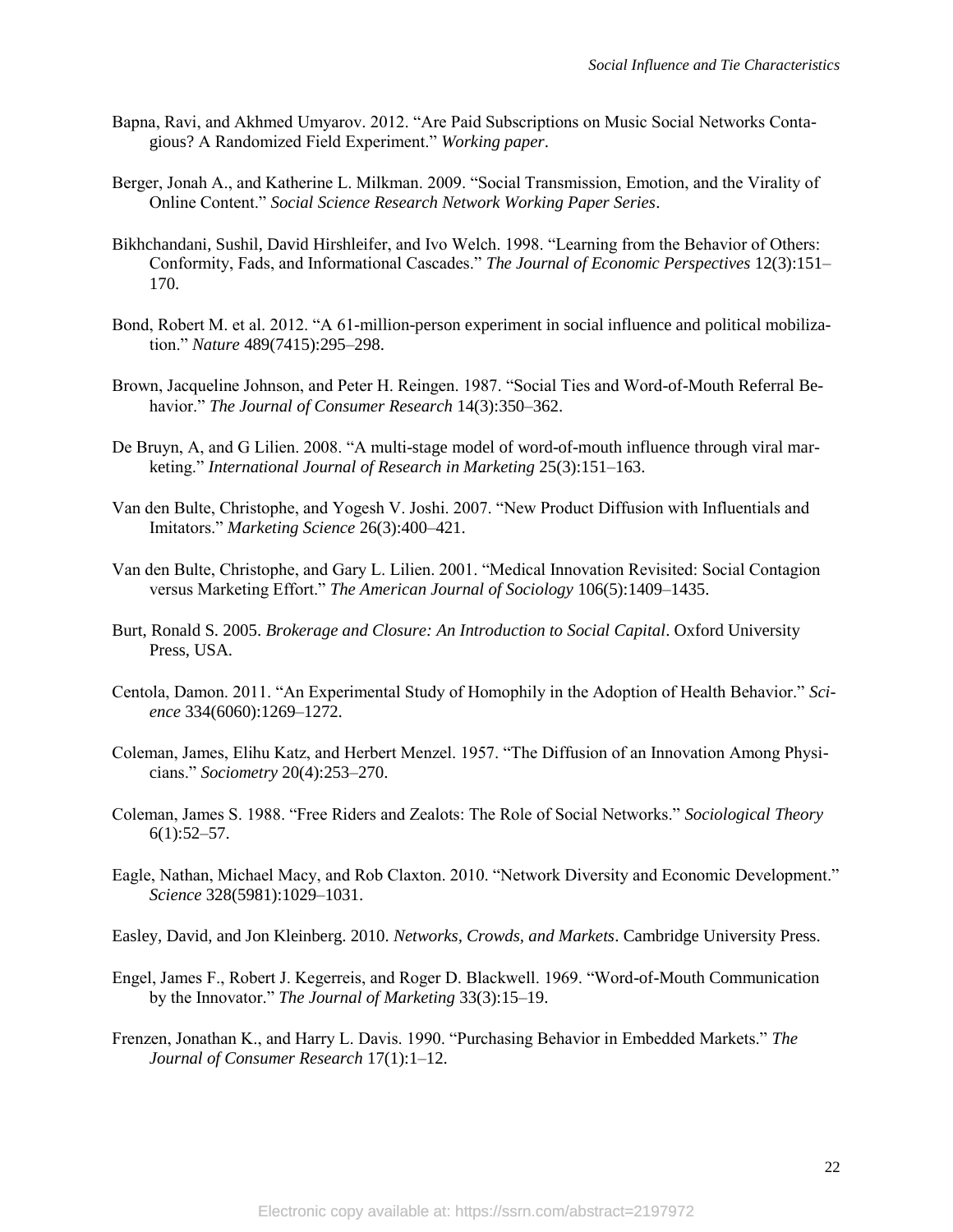- Gilly, Mary C., John L. Graham, Mary Finley Wolfinbarger, and Laura J. Yale. 1998. "A Dyadic Study of Interpersonal Information Search." *Journal of the Academy of Marketing Science* 26(2):83–100.
- Gladwell, Malcolm. 2002. *The Tipping Point: How Little Things Can Make a Big Difference*. New editio. Abacus.
- Godes, David et al. 2005. "The Firm's Management of Social Interactions." *Marketing Letters* 16(3/4).
- Godes, David, and Dina Mayzlin. 2004. "Using Online Conversations to Study Word-of-Mouth Communication." *Marketing Science* 23(4):545–560.
- Golder, Scott A., and Michael W. Macy. 2011. "Diurnal and Seasonal Mood Vary with Work, Sleep, and Daylength Across Diverse Cultures." *Science* 333(6051):1878–1881.
- Granovetter, Mark. 1978. "Threshold Models of Collective Behavior." *American Journal of Sociology* 83(6):1420–1443.
- Granovetter, Mark. 1983. "The Strength of Weak Ties: A Network Theory Revisited." *Sociological Theory* 1:201–233.
- Granovetter, Mark. 1985. "Economic Action and Social Structure: The Problem of Embeddedness." *The American Journal of Sociology* 91(3):481–510.
- Iyengar, Raghuram, Christophe Van den Bulte, and Thomas W. Valente. 2011. "Opinion Leadership and Social Contagion in New Product Diffusion." *Marketing Science*.
- Katz, Elihu, and Paul Lazarsfeld. 1955. *Personal influence: The part played by people in the flow of mass communications*. Free Press.
- Leider, Stephen, Markus M. Möbius, Tanya Rosenblat, and Quoc-Anh Do. 2009. "Directed Altruism and Enforced Reciprocity in Social Networks." *The Quarterly Journal of Economics* 124(4):1815–1851.
- Manchanda, Puneet, Ying Xie, and Nara Youn. 2008. "The Role of Targeted Communication and Contagion in Product Adoption." *Marketing Science* 27(6):961–976.
- Manski, Charles F. 1993. "Identification Problems in the Social Sciences." *Sociological Methodology* 23.
- Nam, Sungjoon, Puneet Manchanda, and Pradeep K. Chintagunta. 2010. "The Effect of Signal Quality and Contiguous Word of Mouth on Customer Acquisition for a Video-on-Demand Service." *Marketing Science* 29(4):690–700.
- Reagans, Ray, and Bill McEvily. 2003. "Network Structure and Knowledge Transfer: The Effects of Cohesion and Range." *Administrative Science Quarterly* 48(2):240–267.
- Rogers, Everett M. 2003. *Diffusion of Innovations, 5th Edition*. 5th ed. Free Press.
- Shalizi, Cosma Rohilla, and Andrew C. Thomas. 2011. "Homophily and Contagion Are Generically Confounded in Observational Social Network Studies." *Sociological Methods & Research* 40(2):211– 239.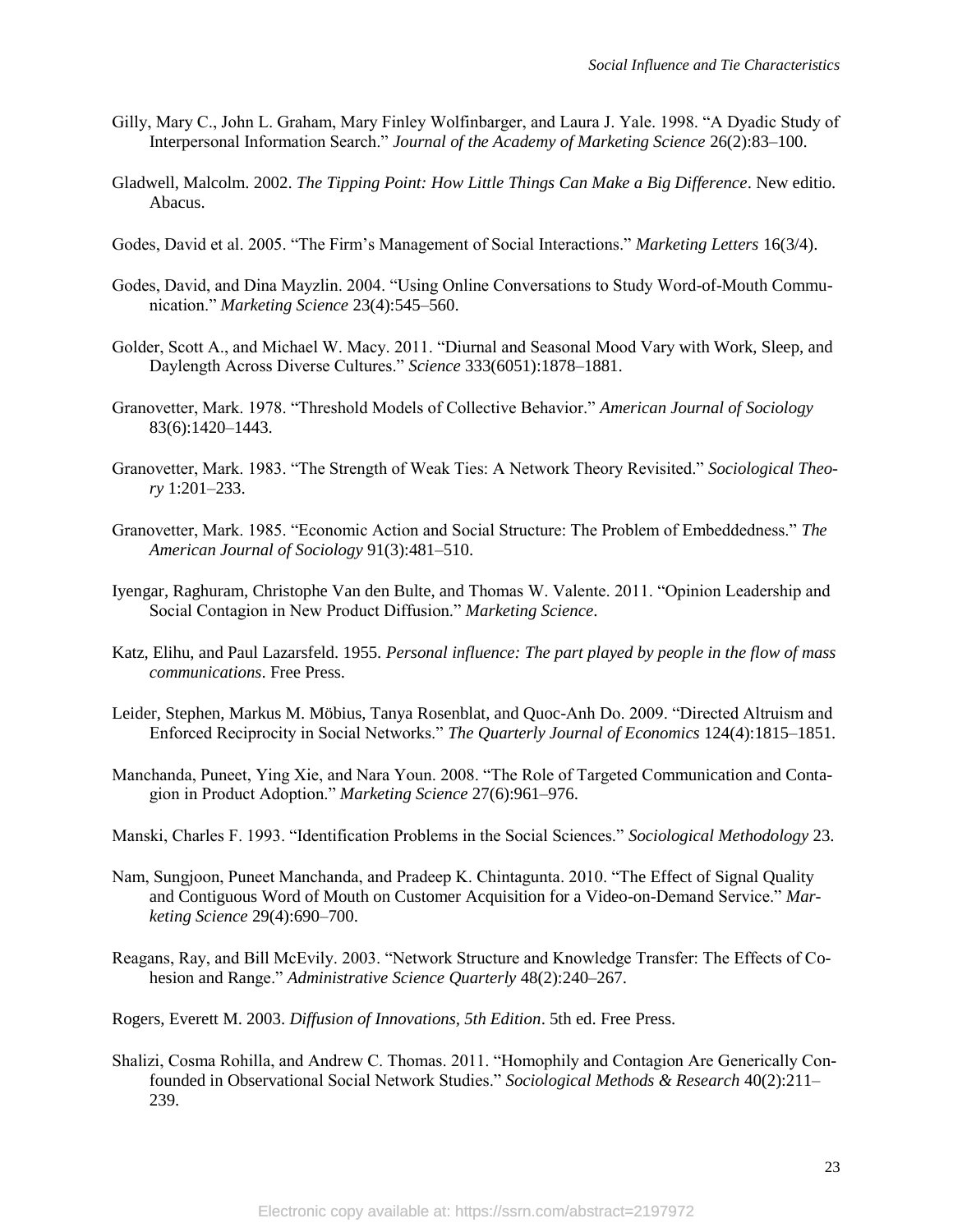- Tucker, Catherine. 2008. "Identifying Formal and Informal Influence in Technology Adoption with Network Externalities." *Management Science* 54(12):2024–2038.
- Ugander, Johan, Lars Backstrom, Cameron Marlow, and Jon Kleinberg. 2012. "Structural diversity in social contagion." *Proceedings of the National Academy of Sciences* 109(16):5962–5966.
- Uzzi, Brian. 1996. "The Sources and Consequences of Embeddedness for the Economic Performance of Organizations: The Network Effect." *American Sociological Review* 61(4):674–698.
- Uzzi, Brian. 1997. "Social Structure and Competition in Interfirm Networks: The Paradox of Embeddedness." *Administrative Science Quarterly* 42(1):35–67.
- Valente, T. 1996. "Social network thresholds in the diffusion of innovations." *Social Networks* 18(1):69– 89.
- Valente, Thomas W. 1995. *Network Models of the Diffusion of Innovations (Quantitative Methods in Communication Subseries)*. Hampton Press (NJ).
- Watts, Duncan J., and Peter Sheridan Dodds. 2007. "Influentials, Networks, and Public Opinion Formation." *Journal of Consumer Research* 34(4):441–458.
- Zhang, Juanjuan. 2010. "The Sound of Silence: Observational Learning in the U.S. Kidney Market." *Marketing Science* 29:315–335.

## **Tables and Figures**

| Table 1: Impact of Embeddedness and SoT on Influence |              |              |  |  |  |
|------------------------------------------------------|--------------|--------------|--|--|--|
|                                                      | Influence    | Spontaneous  |  |  |  |
|                                                      | Hazard Ratio | Hazard Ratio |  |  |  |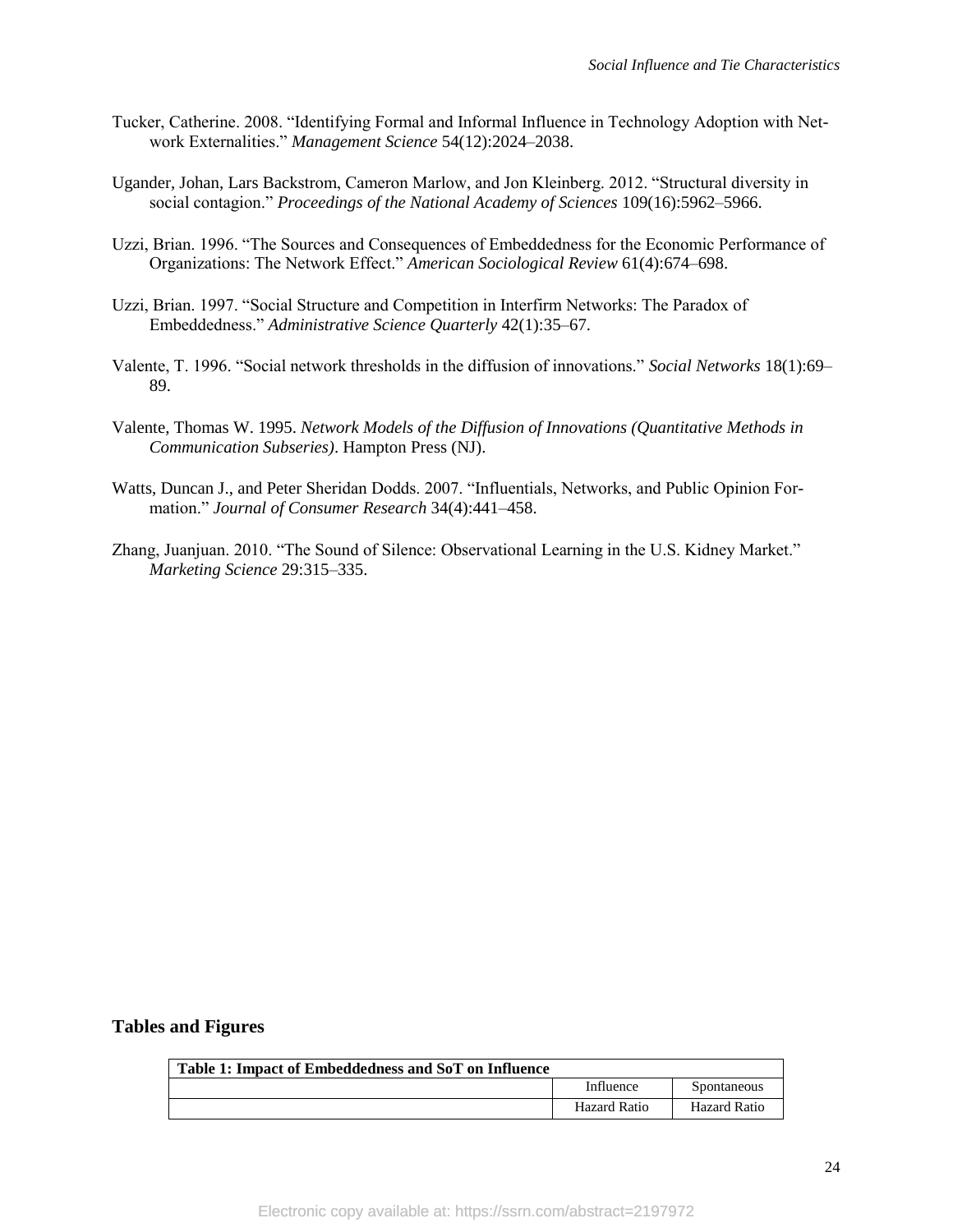| (SE)                 | (SE)                                                                                                      |
|----------------------|-----------------------------------------------------------------------------------------------------------|
|                      | $\overline{\beta_{Pref}^{Embed}}$                                                                         |
| 1.0063***            | 1.0077***                                                                                                 |
| (0.0016)             | (0.0008)                                                                                                  |
| $\beta_{Infl}^{SoT}$ | $\beta_{Pref}^{SoT}$                                                                                      |
| 1.0171               | 1.4724                                                                                                    |
| (0.2272)             | (0.2568)                                                                                                  |
| 1.3735               | 0.7187                                                                                                    |
| (0.1684)             | (0.2361)                                                                                                  |
| 2.2899***            | 0.4686                                                                                                    |
| (0.3094)             | (0.7221)                                                                                                  |
| 0.3171               | 1.9300                                                                                                    |
| (0.6699)             | (0.3418)                                                                                                  |
| 8.5540***            | 0.3646                                                                                                    |
| (0.8389)             | (1.1272)                                                                                                  |
| 0.5878               | 0.7664                                                                                                    |
| (0.4956)             | (0.3529)                                                                                                  |
| 2.2548**             | 0.8184                                                                                                    |
| (0.3740)             | (0.3288)                                                                                                  |
| 1.0031               | $1.0067***$                                                                                               |
| (0.0023)             | (0.0010)                                                                                                  |
| 1.0074               | $1.0335***$                                                                                               |
| (0.0057)             | (0.0044)                                                                                                  |
| 0.9977               | $1.0142***$                                                                                               |
| (0.0031)             | (0.0018)                                                                                                  |
|                      | $\overline{\beta_{Infl}^{Embed}}$<br>a constant cameron<br>$\mathbf{r}$ and $\mathbf{r}$ and $\mathbf{r}$ |

Notes: The table reports parameter estimates and standard errors from the Single Failure Proportional Hazards Model specified on page ?. Variables reported include Categorical dummy variables indicating: Hometown (same, different): whether the individual and peer come from the same or different hometowns (unreported hometown corresponds to the holdout); Current town (same, different): whether the individual and peer live in the same or different current towns (unreported current town corresponds to the holdout); College (same, different): whether the individual and peer attended the same or different colleges (unreported college corresponds to the holdout); Num. common pages: the number of Facebook pages shared in common between the individual and their peer; Num. common groups: the number of Facebook groups shared in common between the individual and their peer; Num. photos together: the number of photos in which both the individual and peer appear; Hazard ratios in the influence column correspond to variables crossed with  $N_i$  (the number of notifications received by the peer) and indicate the effect of attribute-driven adoption; Hazard ratios in the spontaneous column correspond to uncrossed variables and represent spontaneous or preference-related adoption. Statistical Significance of parameters is reported as follows: \*\*\*p<.01; \*\*p<.05; \*p<.10.

#### **Figure 1: Randomized targeting of influence-mediating messages**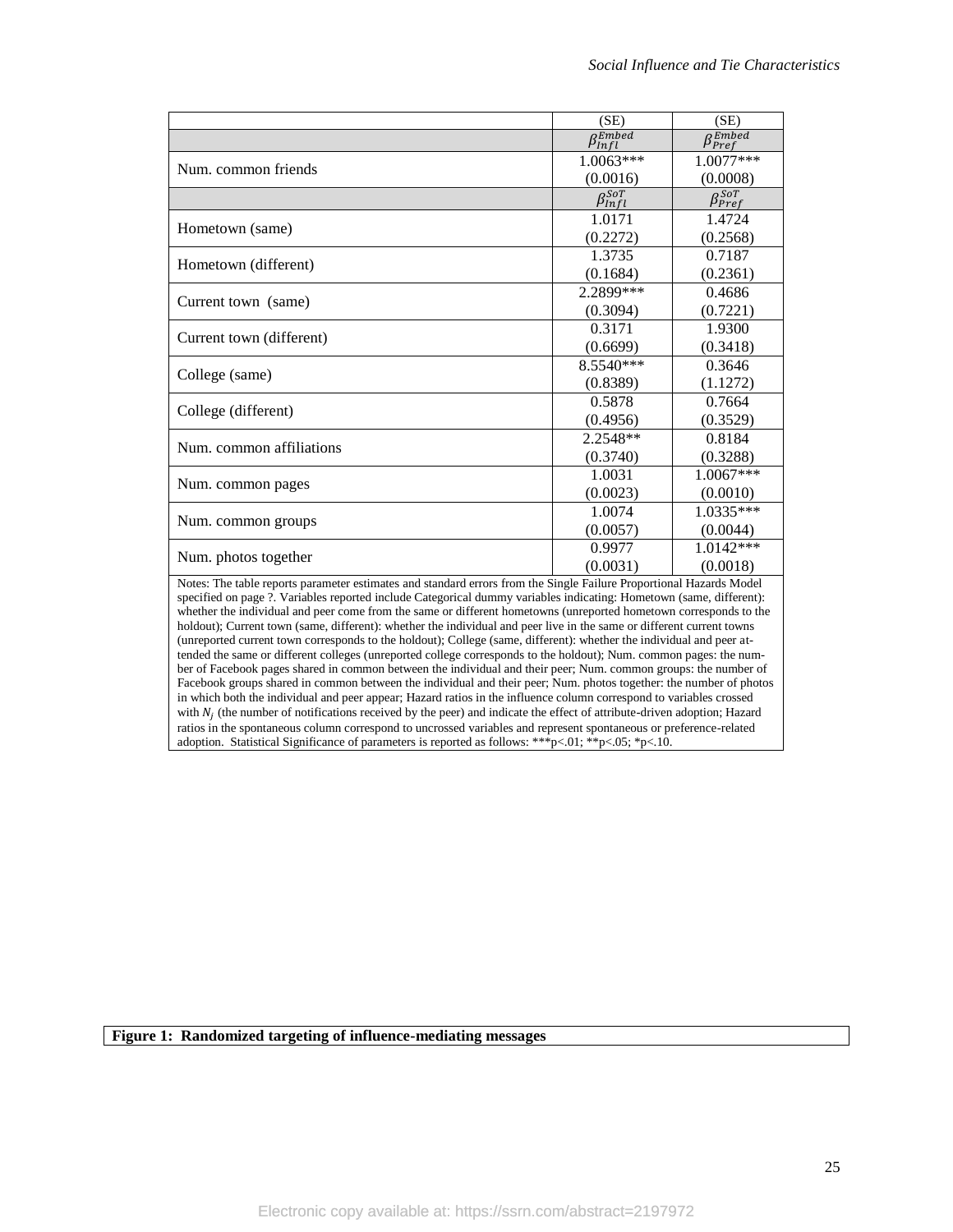



## **Figure 3: Spontaneous (preference) adoption associated with embeddedness and tie strength**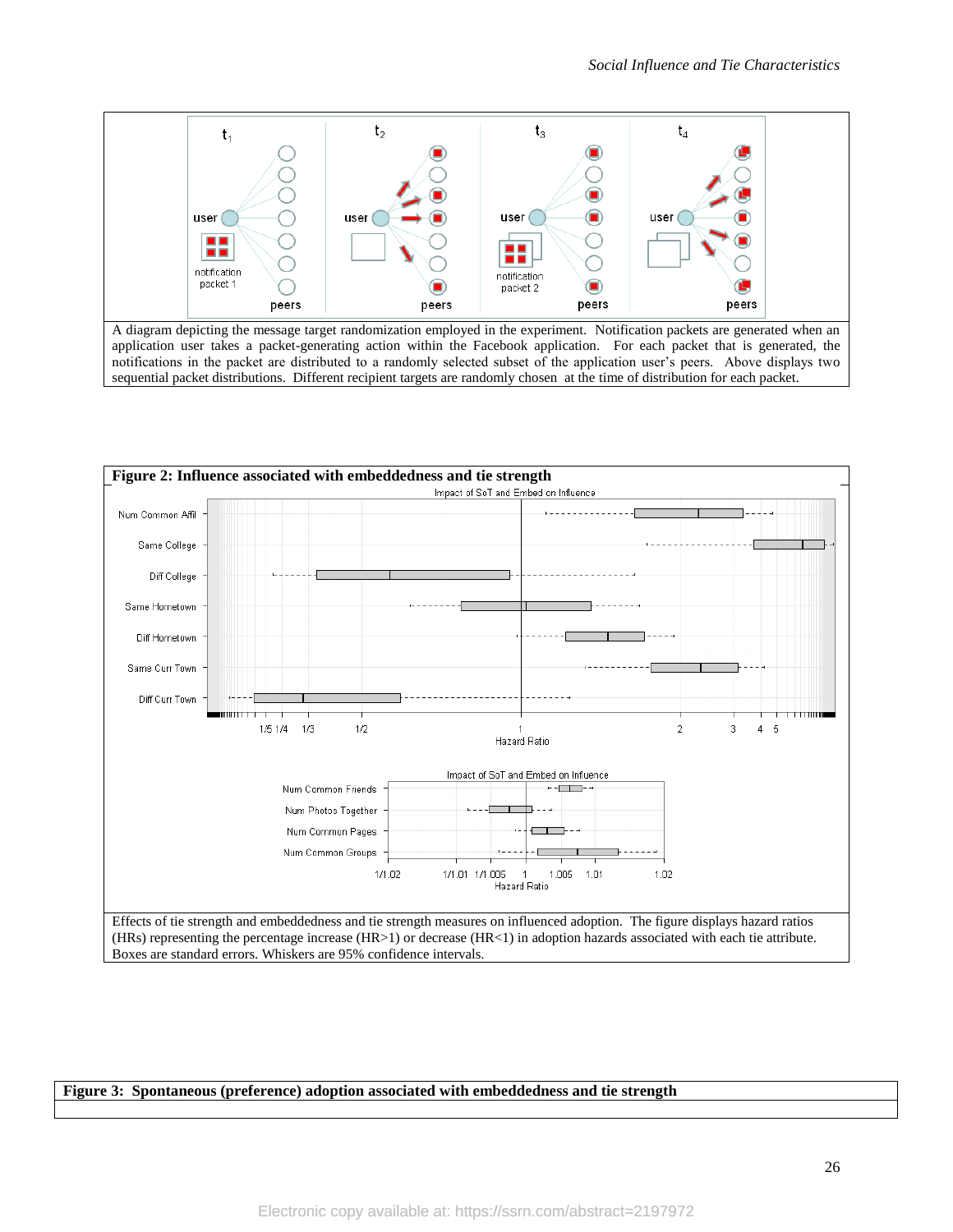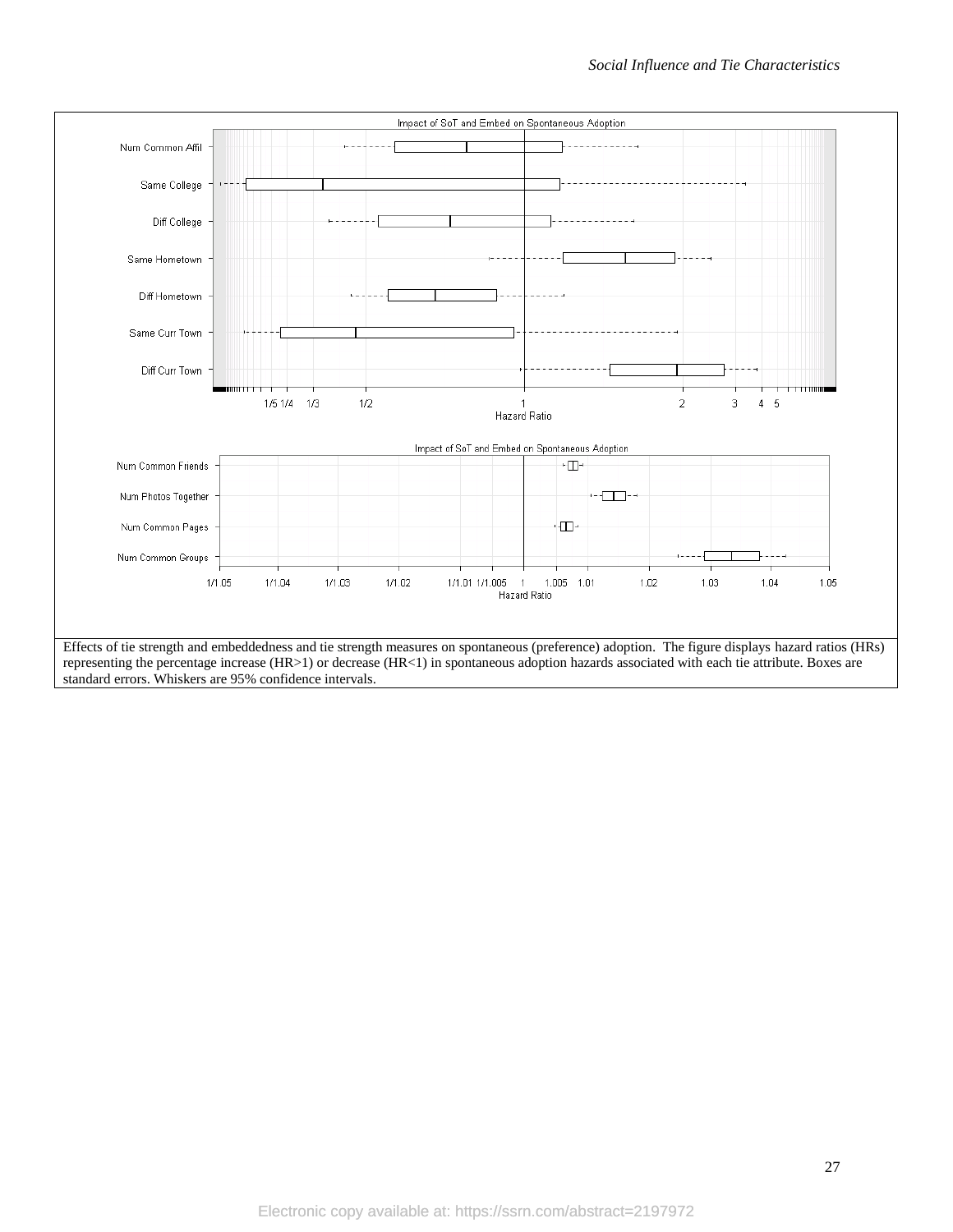## **Appendix**

| Table A1: Full Estimates from the Cox Proportional Hazards Model of Influence                     |            |              |                                                                 |          |           |                 |                 |
|---------------------------------------------------------------------------------------------------|------------|--------------|-----------------------------------------------------------------|----------|-----------|-----------------|-----------------|
|                                                                                                   | $\beta$    | $exp(\beta)$ | $se(\beta)$                                                     | z        | Pr(> z )  | CI<br>Lower .95 | CI<br>Upper .95 |
| <b>Treatment</b> $(\beta_N)$                                                                      |            |              |                                                                 |          |           |                 |                 |
| # Notifications                                                                                   | 1.684494   | 5.389723     | 0.080309                                                        | 20.975   | $<$ 2e-16 | 4.60476         | 6.3085          |
|                                                                                                   |            |              | Spontaneous Adoption of i $(\beta_{S\text{pont}}^i)$            |          |           |                 |                 |
| $Age(0-18)$                                                                                       | 0.268952   | 1.308592     | 0.18174                                                         | 1.48     | 0.138906  | 0.91645         | 1.8685          |
| Age (18-23)                                                                                       | $-0.57042$ | 0.56529      | 0.276804                                                        | $-2.061$ | 0.03933   | 0.32859         | 0.9725          |
| Age (23-31)                                                                                       | $-0.18764$ | 0.828914     | 0.266578                                                        | $-0.704$ | 0.481506  | 0.49158         | 1.3977          |
| Age( >31)                                                                                         | $-0.021$   | 0.979215     | 0.174338                                                        | $-0.12$  | 0.904104  | 0.69579         | 1.3781          |
| <b>Male</b>                                                                                       | 0.045045   | 1.046075     | 0.191168                                                        | 0.236    | 0.813718  | 0.71919         | 1.5215          |
| Female                                                                                            | 0.159938   | 1.173438     | 0.150431                                                        | 1.063    | 0.287692  | 0.8738          | 1.5758          |
| <b>Single</b>                                                                                     | $-0.22938$ | 0.795026     | 0.174942                                                        | $-1.311$ | 0.189797  | 0.56425         | 1.1202          |
| Relationship                                                                                      | $-0.21854$ | 0.80369      | 0.262786                                                        | $-0.832$ | 0.405617  | 0.48018         | 1.3452          |
| <b>Engaged</b>                                                                                    | $-0.32077$ | 0.725594     | 0.450332                                                        | $-0.712$ | 0.476288  | 0.30017         | 1.7539          |
| <b>Married</b>                                                                                    | $-0.35325$ | 0.7024       | 0.190385                                                        | $-1.855$ | 0.063531  | 0.48365         | 1.0201          |
| <b>Its Complicated</b>                                                                            | $-0.09331$ | 0.91091      | 0.428421                                                        | $-0.218$ | 0.827583  | 0.39337         | 2.1093          |
|                                                                                                   |            |              | Spontaneous Adoption of $j \left(\beta_{S\text{pont}}^j\right)$ |          |           |                 |                 |
| $Age(0-18)$                                                                                       | $-0.05414$ | 0.947302     | 0.142402                                                        | $-0.38$  | 0.703815  | 0.7166          | 1.2523          |
| Age (18-23)                                                                                       | 0.000206   | 1.000206     | 0.152298                                                        | 0.001    | 0.998921  | 0.74208         | 1.3481          |
| Age (23-31)                                                                                       | $-0.39789$ | 0.671739     | 0.180174                                                        | $-2.208$ | 0.02722   | 0.47188         | 0.9562          |
| Age( >31)                                                                                         | 0.487589   | 1.628385     | 0.132142                                                        | 3.69     | 0.000224  | 1.25683         | 2.1098          |
| Male                                                                                              | 0.392264   | 1.480328     | 0.125287                                                        | 3.131    | 0.001743  | 1.15801         | 1.8924          |
| Female                                                                                            | 0.756543   | 2.130897     | 0.109676                                                        | 6.898    | 5.27E-12  | 1.71872         | 2.6419          |
| <b>Single</b>                                                                                     | 0.163878   | 1.178071     | 0.140326                                                        | 1.168    | 0.242873  | 0.8948          | 1.551           |
| Relationship                                                                                      | $-0.10779$ | 0.897817     | 0.187971                                                        | $-0.573$ | 0.566349  | 0.62114         | 1.2977          |
| <b>Engaged</b>                                                                                    | $-0.39365$ | 0.674588     | 0.366943                                                        | $-1.073$ | 0.283364  | 0.32862         | 1.3848          |
| <b>Married</b>                                                                                    | 0.319573   | 1.37654      | 0.167534                                                        | 1.908    | 0.056454  | 0.99125         | 1.9116          |
| <b>Its Complicated</b>                                                                            | $-0.58725$ | 0.555856     | 0.549704                                                        | $-1.068$ | 0.285387  | 0.18926         | 1.6326          |
| Spontaneous (Preference) Adoption of tie <i>i</i> -j $(\beta_{Pref}^{S0T}, \beta_{Pref}^{Embed})$ |            |              |                                                                 |          |           |                 |                 |
| Hometown (same)                                                                                   | 0.386861   | 1.472352     | 0.256799                                                        | 1.506    | 0.131945  | 0.89007         | 2.4356          |
| Hometown (different)                                                                              | $-0.33028$ | 0.718724     | 0.236089                                                        | $-1.399$ | 0.161826  | 0.45248         | 1.1416          |
| Current town (same)                                                                               | $-0.75802$ | 0.468593     | 0.722129                                                        | $-1.05$  | 0.293855  | 0.11379         | 1.9296          |
| Current town (different)                                                                          | 0.657508   | 1.929977     | 0.341757                                                        | 1.924    | 0.054367  | 0.98775         | 3.771           |
| College (same)                                                                                    | $-1.00886$ | 0.364633     | 1.127244                                                        | $-0.895$ | 0.370797  | 0.04003         | 3.3218          |
| College (different)                                                                               | $-0.26611$ | 0.766351     | 0.352884                                                        | $-0.754$ | 0.450781  | 0.38375         | 1.5304          |
| Num. common affiliations                                                                          | $-0.20043$ | 0.818376     | 0.328813                                                        | $-0.61$  | 0.542149  | 0.4296          | 1.559           |
| Num. common pages                                                                                 | 0.006641   | 1.006663     | 0.000951                                                        | 6.986    | 2.83E-12  | 1.00479         | 1.0085          |
| Num. common groups                                                                                | 0.032985   | 1.033535     | 0.00441                                                         | 7.48     | 7.45E-14  | 1.02464         | 1.0425          |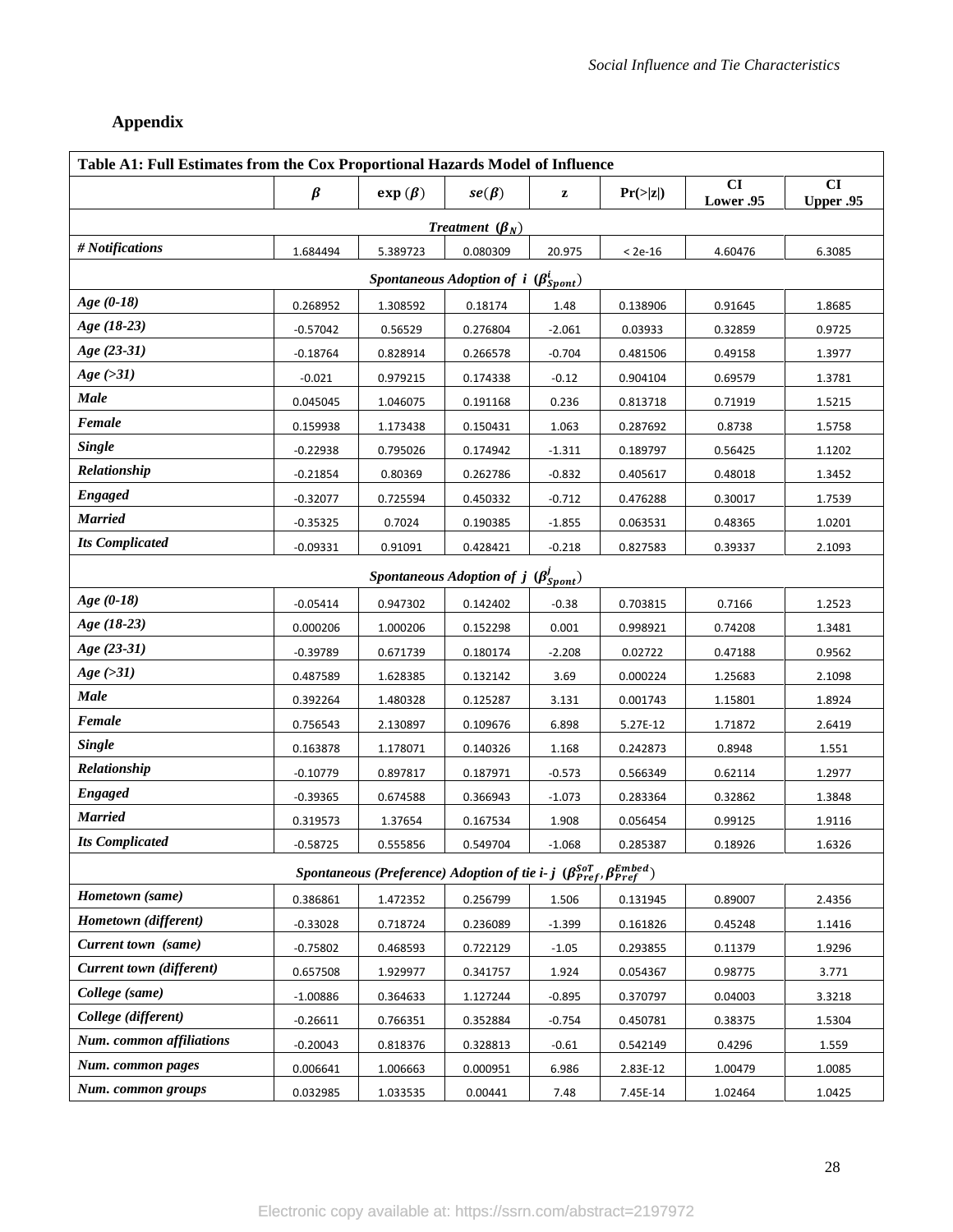| Num. photos together                                                                                                                                                                                                                                                                            | 0.014124   | 1.014224 | 0.001834 | 7.702    | 1.34E-14  | 1.01059 | 1.0179  |
|-------------------------------------------------------------------------------------------------------------------------------------------------------------------------------------------------------------------------------------------------------------------------------------------------|------------|----------|----------|----------|-----------|---------|---------|
| Num. common friends                                                                                                                                                                                                                                                                             | 0.007649   | 1.007678 | 0.000761 | 10.05    | $< 2e-16$ | 1.00618 | 1.0092  |
| Influence $(\beta_{Infl})$                                                                                                                                                                                                                                                                      |            |          |          |          |           |         |         |
| $Age(0-18)$                                                                                                                                                                                                                                                                                     | $-0.32031$ | 0.725928 | 0.149929 | $-2.136$ | 0.032648  | 0.5411  | 0.9739  |
| Age (18-23)                                                                                                                                                                                                                                                                                     | 0.172528   | 1.188305 | 0.174764 | 0.987    | 0.323542  | 0.84366 | 1.6737  |
| $Age (23-31)$                                                                                                                                                                                                                                                                                   | $-0.06347$ | 0.938506 | 0.299367 | $-0.212$ | 0.832105  | 0.52193 | 1.6876  |
| Age( >31)                                                                                                                                                                                                                                                                                       | 0.148318   | 1.159882 | 0.198598 | 0.747    | 0.455167  | 0.7859  | 1.7118  |
| <b>Male</b>                                                                                                                                                                                                                                                                                     | 0.133022   | 1.142276 | 0.16452  | 0.809    | 0.418774  | 0.82743 | 1.5769  |
| Female                                                                                                                                                                                                                                                                                          | $-0.20393$ | 0.815522 | 0.139504 | $-1.462$ | 0.143795  | 0.62043 | 1.072   |
| <b>Single</b>                                                                                                                                                                                                                                                                                   | 0.235396   | 1.265409 | 0.216139 | 1.089    | 0.276113  | 0.82842 | 1.9329  |
| Relationship                                                                                                                                                                                                                                                                                    | $-0.09242$ | 0.911721 | 0.262322 | $-0.352$ | 0.724597  | 0.54522 | 1.5246  |
| <b>Engaged</b>                                                                                                                                                                                                                                                                                  | $-0.01265$ | 0.98743  | 0.311268 | $-0.041$ | 0.967583  | 0.53648 | 1.8174  |
| <b>Married</b>                                                                                                                                                                                                                                                                                  | 0.650194   | 1.915912 | 0.153836 | 4.227    | 2.37E-05  | 1.4172  | 2.5901  |
| <b>Its Complicated</b>                                                                                                                                                                                                                                                                          | $-0.28242$ | 0.753959 | 0.300552 | $-0.94$  | 0.347391  | 0.41833 | 1.3589  |
| Susceptibility $(\beta_{Susc})$                                                                                                                                                                                                                                                                 |            |          |          |          |           |         |         |
| $Age(0-18)$                                                                                                                                                                                                                                                                                     | 0.113955   | 1.120702 | 0.098007 | 1.163    | 0.244943  | 0.92484 | 1.358   |
| $Age (18-23)$                                                                                                                                                                                                                                                                                   | $-0.20161$ | 0.81741  | 0.10981  | $-1.836$ | 0.066353  | 0.65913 | 1.0137  |
| $Age (23-31)$                                                                                                                                                                                                                                                                                   | $-0.0975$  | 0.907105 | 0.084742 | $-1.151$ | 0.249931  | 0.76829 | 1.071   |
| Age( >31)                                                                                                                                                                                                                                                                                       | $-0.17758$ | 0.83729  | 0.087427 | $-2.031$ | 0.042232  | 0.70544 | 0.9938  |
| <b>Male</b>                                                                                                                                                                                                                                                                                     | $-0.20719$ | 0.812865 | 0.066524 | $-3.115$ | 0.001842  | 0.7135  | 0.9261  |
| Female                                                                                                                                                                                                                                                                                          | $-0.35571$ | 0.700675 | 0.068325 | $-5.206$ | 1.93E-07  | 0.61286 | 0.8011  |
| <b>Single</b>                                                                                                                                                                                                                                                                                   | 0.313367   | 1.368024 | 0.105858 | 2.96     | 0.003074  | 1.1117  | 1.6834  |
| Relationship                                                                                                                                                                                                                                                                                    | 0.255853   | 1.291562 | 0.172659 | 1.482    | 0.138382  | 0.92076 | 1.8117  |
| <b>Engaged</b>                                                                                                                                                                                                                                                                                  | 0.725132   | 2.065003 | 0.221963 | 3.267    | 0.001087  | 1.33655 | 3.1905  |
| <b>Married</b>                                                                                                                                                                                                                                                                                  | $-0.00476$ | 0.99525  | 0.140076 | $-0.034$ | 0.972882  | 0.75631 | 1.3097  |
| <b>Its Complicated</b>                                                                                                                                                                                                                                                                          | 0.774685   | 2.169909 | 0.294186 | 2.633    | 0.008455  | 1.21907 | 3.8624  |
| Influenced Adoption of tie i-j $(\beta_{Infl}^{Sor} \beta_{Infl}^{Embed})$                                                                                                                                                                                                                      |            |          |          |          |           |         |         |
| Hometown (same)                                                                                                                                                                                                                                                                                 | 0.016988   | 1.017134 | 0.227245 | 0.075    | 0.940407  | 0.65155 | 1.5879  |
| Hometown (different)                                                                                                                                                                                                                                                                            | 0.317388   | 1.373535 | 0.168374 | 1.885    | 0.059428  | 0.98746 | 1.9106  |
| Current town (same)                                                                                                                                                                                                                                                                             | 0.828517   | 2.28992  | 0.309416 | 2.678    | 0.007413  | 1.24866 | 4.1995  |
| Current town (different)                                                                                                                                                                                                                                                                        | $-1.14863$ | 0.31707  | 0.669876 | $-1.715$ | 0.086401  | 0.0853  | 1.1786  |
| Colle (same)                                                                                                                                                                                                                                                                                    | 2.146397   | 8.55398  | 0.838897 | 2.559    | 0.01051   | 1.65233 | 44.2832 |
| College (different)                                                                                                                                                                                                                                                                             | $-0.5313$  | 0.58784  | 0.495577 | $-1.072$ | 0.283681  | 0.22255 | 1.5527  |
| Num. common affiliations                                                                                                                                                                                                                                                                        | 0.813058   | 2.254792 | 0.374014 | 2.174    | 0.029715  | 1.08329 | 4.6932  |
| Num. common pages                                                                                                                                                                                                                                                                               | 0.003098   | 1.003103 | 0.002323 | 1.334    | 0.182296  | 0.99855 | 1.0077  |
| Num. common groups                                                                                                                                                                                                                                                                              | 0.007395   | 1.007423 | 0.005746 | 1.287    | 0.198085  | 0.99614 | 1.0188  |
| Num. photos together                                                                                                                                                                                                                                                                            | $-0.00229$ | 0.997708 | 0.003061 | $-0.75$  | 0.453433  | 0.99174 | 1.0037  |
| Num. common friends                                                                                                                                                                                                                                                                             | 0.006295   | 1.006315 | 0.001621 | 3.883    | 0.000103  | 1.00312 | 1.0095  |
| Notes: This table reports parameter estimates, hazard ratios, z-scores, confidence intervals and P-values for the Influence Cox proportional<br>hazards model that estimate the impact of a user's tie attributes (tie strength and embeddedness) on his hazard to influence peers to adopt and |            |          |          |          |           |         |         |

on the hazard that his peers will spontaneously adopt, while controlling for individual influence and susceptibility associated with the individual attributes: age, gender or relationship status. Goodness of fit and model likelihood test statistics include: Concordance=0.832